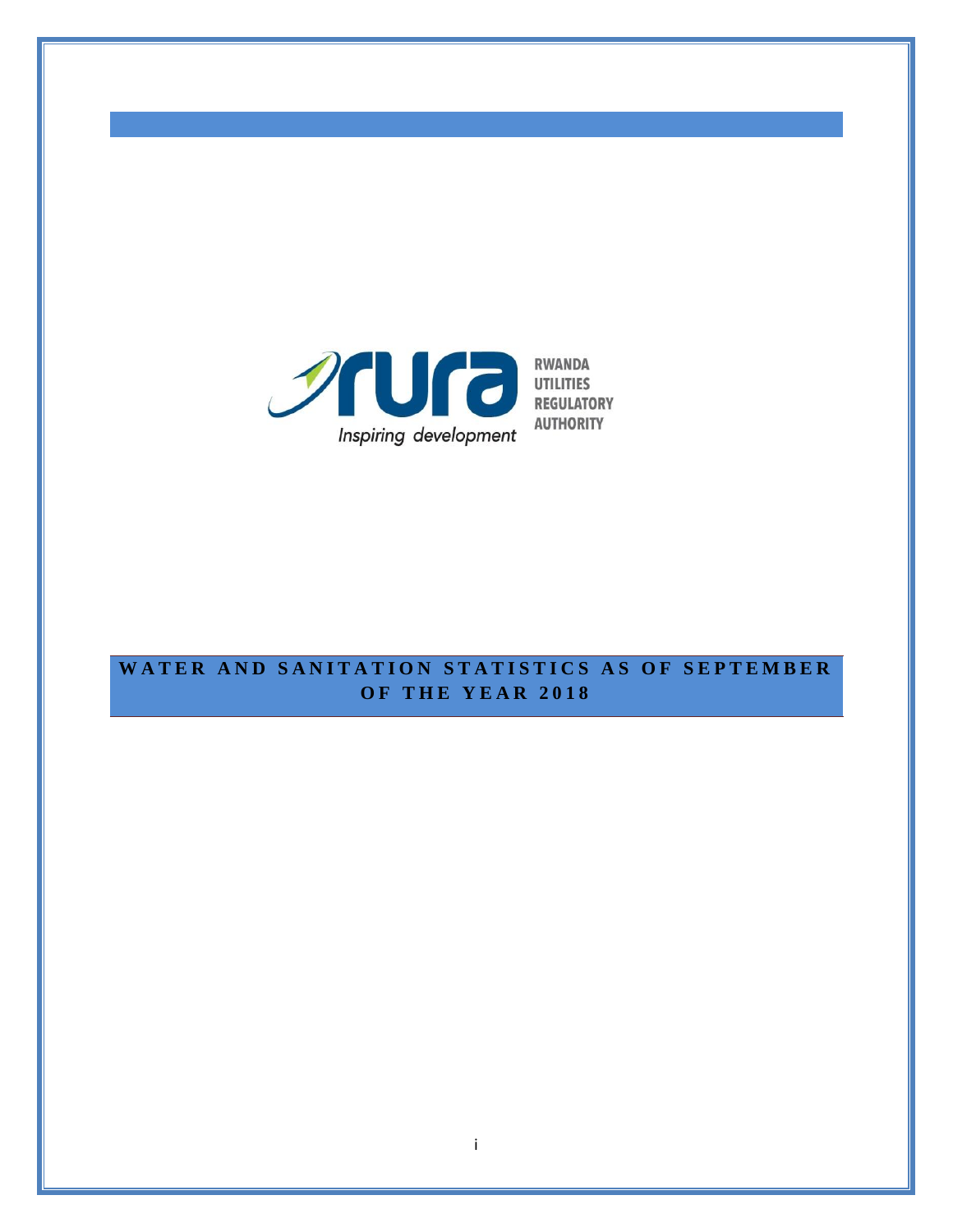### **TABLE OF CONTENTS**

## **LIST OF TABLES**

| Table 1: Urban water subscribers, per province and the City of Kigali as of September 2018 3     |
|--------------------------------------------------------------------------------------------------|
| Table 2: Applicable tariff for WASAC customers by consumption block (VAT exclusive) 4            |
|                                                                                                  |
|                                                                                                  |
| Table 5: Rural water subscribers, per province and the City of Kigali as of September 2018 7     |
|                                                                                                  |
| Table 7: Total water subscribers, per province and the City of Kigali as of September 2018  7    |
|                                                                                                  |
| Table 9: List of licensed cleaning service operators as of September 2018  11                    |
| Table 10: List of licensed of liquid waste water treatment system operators as of September 2018 |
|                                                                                                  |
| Table 11: List of licensed liquid waste collection and transportation operators as of September  |
|                                                                                                  |
| Table 12: List of licensed solid waste collection and transportation services operators as of    |
|                                                                                                  |
| Table 13: Applicable tariff for waste collection and transportation in Kigali City  17           |
|                                                                                                  |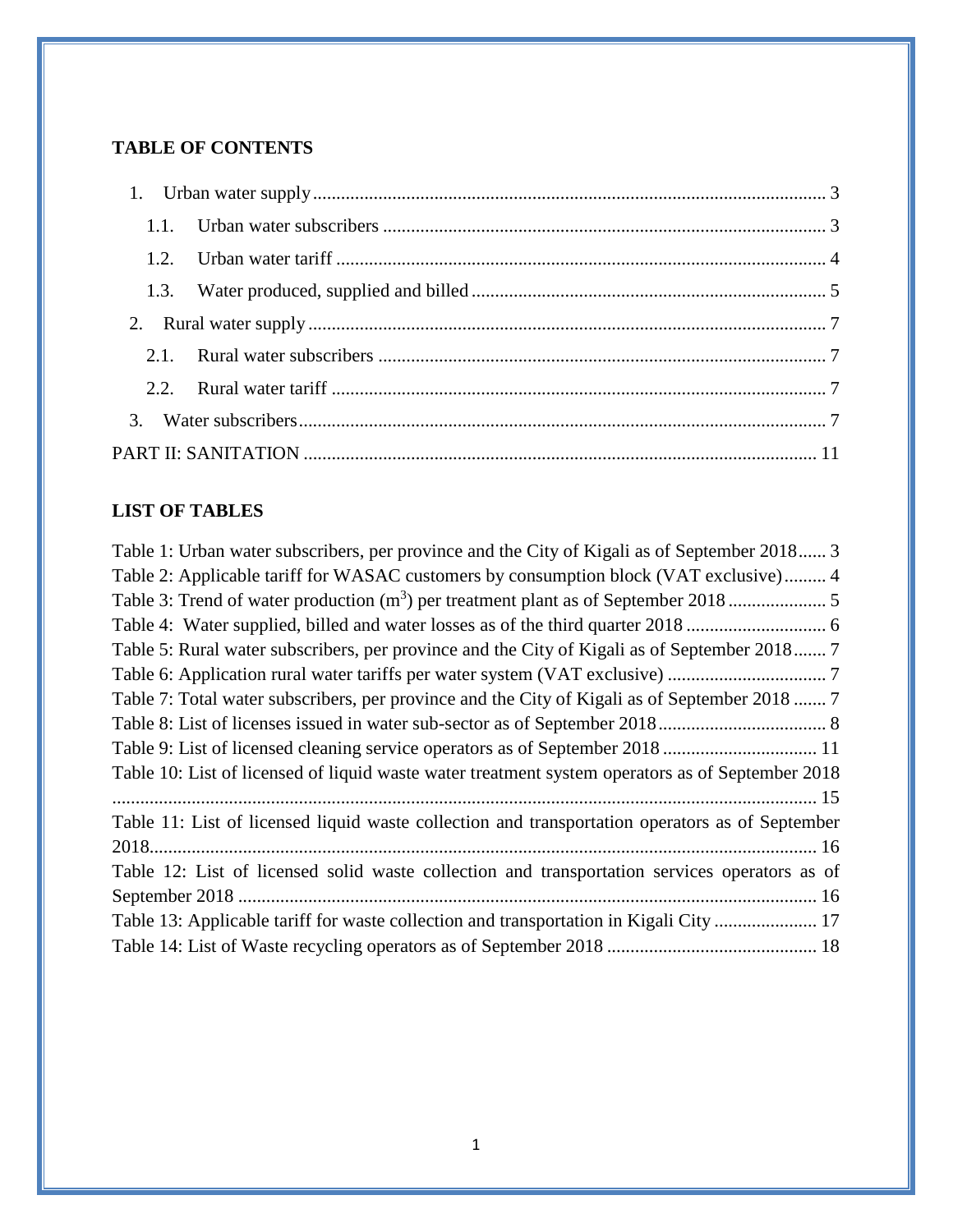## **LIST OF FIGURES**

| Figure 1: Distribution of customers across provinces and Kigali City as of September 2018 3         |  |
|-----------------------------------------------------------------------------------------------------|--|
|                                                                                                     |  |
| Figure 3: Trend of water supplied, water billed and water loss $(m3)$ for the last three quarters 6 |  |
| Figure 4: Distribution of licensed rural water supply providers per province as of September        |  |
|                                                                                                     |  |
| Figure 5: Distribution of solid waste collection and transportation operators across provinces and  |  |
|                                                                                                     |  |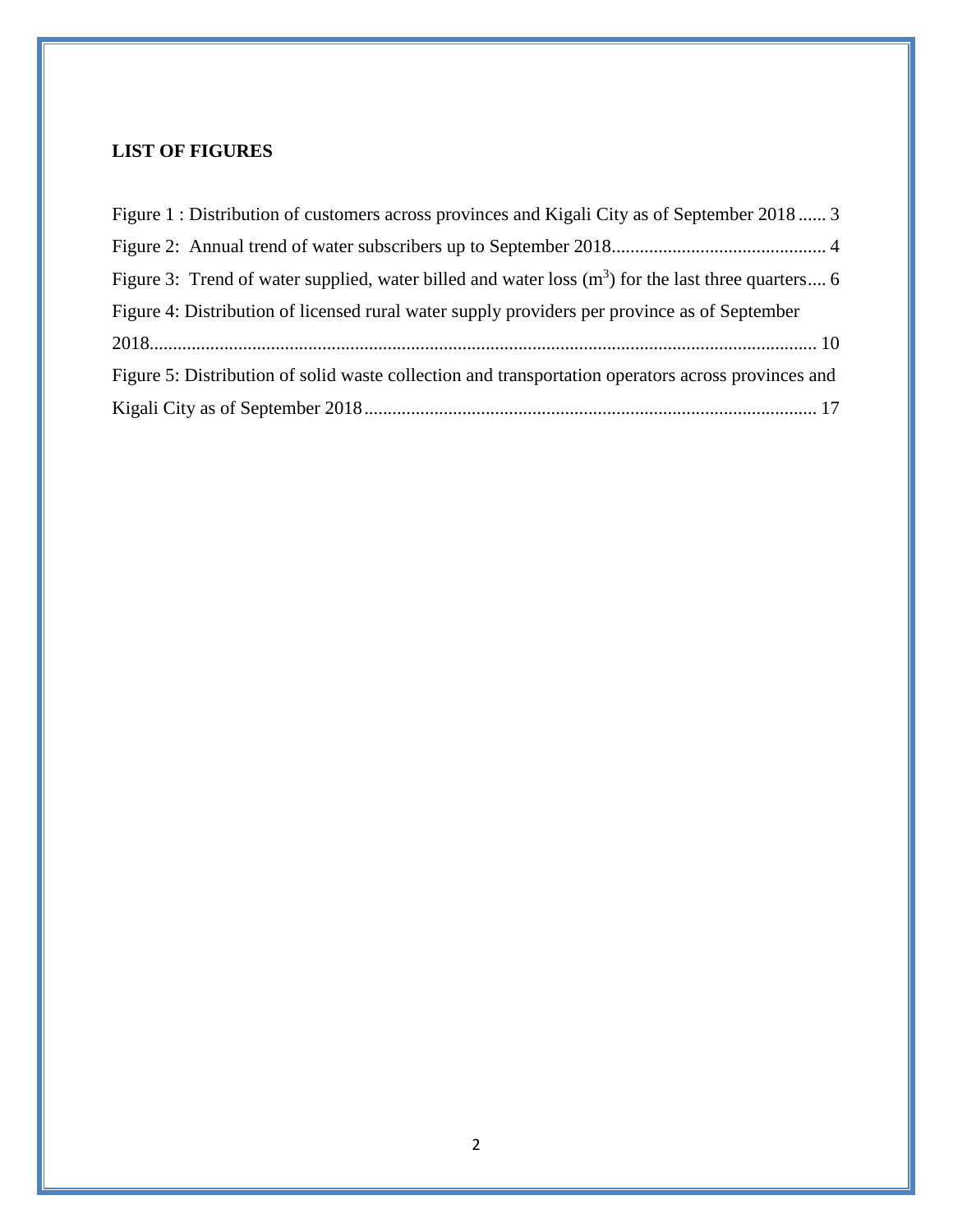#### <span id="page-3-0"></span>**PART I. WATER**

#### **1. Urban water supply**

#### <span id="page-3-1"></span>**1.1. Urban water subscribers**

As of September 2018, the total number of urban water subscribers has increased up to 211,479 from 207,408 connections recorded in the second quarter of the year 2018, representing an increase of 2.0%. The 51.2% of the total connections are in the City of Kigali while 48.8% of them are distributed in the provinces. This difference is mainly attributed to the fact that, some people in the provinces consume water supplied by Rural Water Service Providers.

<span id="page-3-2"></span>**Table 1: Urban water subscribers, per province and the City of Kigali as of September 2018**

| <b>Province</b>          | Q2 2018 | Q3 2018 | <b>Variation</b> |
|--------------------------|---------|---------|------------------|
| City of Kigali           | 106,500 | 108,338 | 1.7              |
| <b>Southern Province</b> | 25,751  | 25,837  | 0.3              |
| <b>Northern Province</b> | 16,974  | 17,435  | 2.7              |
| <b>Western Province</b>  | 23,931  | 24,534  | 2.5              |
| <b>Eastern Province</b>  | 34,252  | 35,335  | 3.2              |
| <b>Total</b>             | 207,408 | 211,479 | 2.0              |

**Source: WASAC, September 2018**

<span id="page-3-3"></span>**Figure 1 : Distribution of customers across provinces and Kigali City as of September 2018**



**Source: WASAC, September 2018**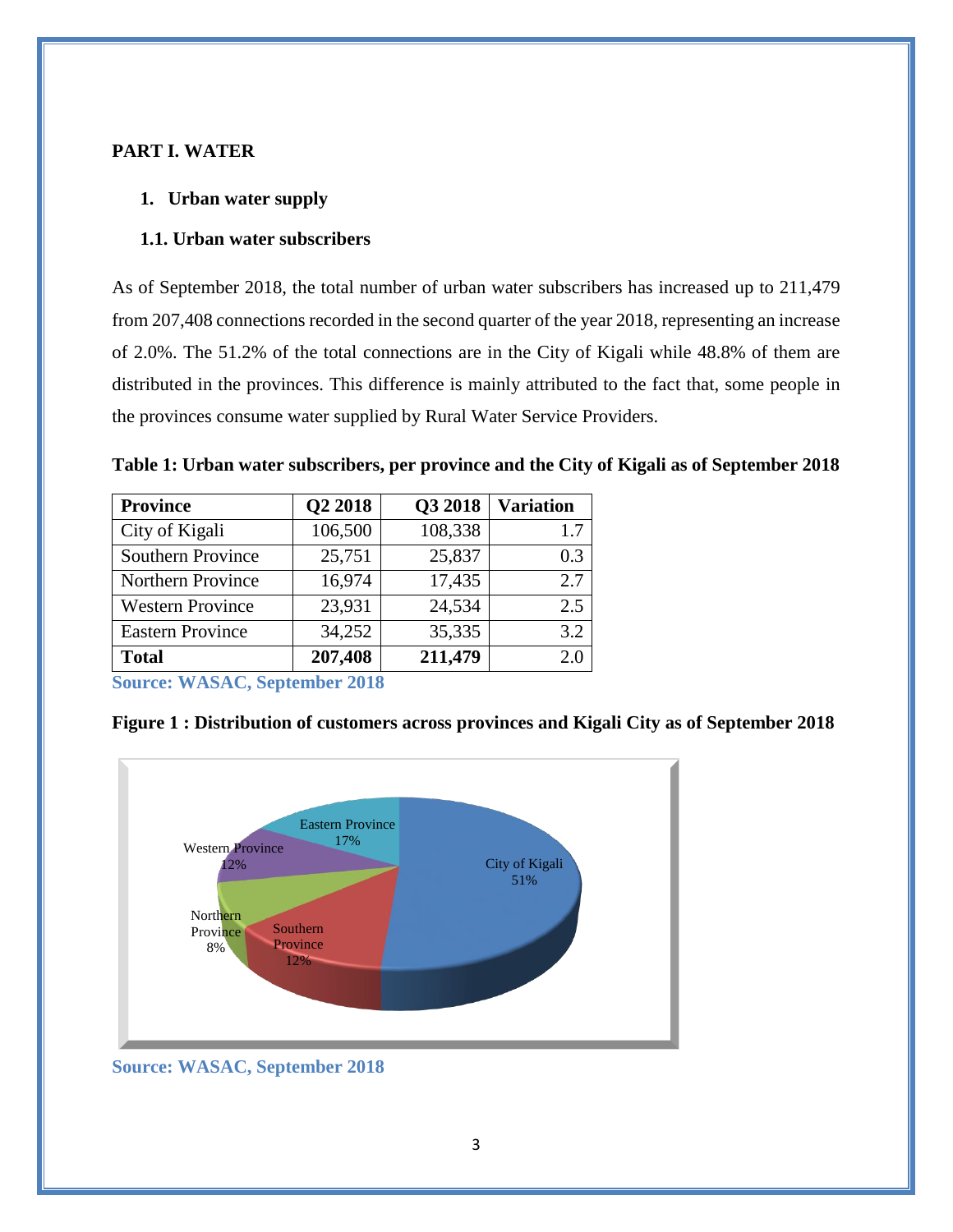

<span id="page-4-2"></span>**Figure 2: Annual trend of water subscribers up to September 2018**

### **Source: WASAC, September 2018**

As shown in the figure above, the number of connected customers increased by 6.3% from 198,906 recorded at the end of 2017 to 211,479 customers recorded as of September 2018.

#### <span id="page-4-0"></span>**1.2. Urban water tariff**

<span id="page-4-1"></span>

| Table 2: Applicable tariff for WASAC customers by consumption block (VAT exclusive) |  |
|-------------------------------------------------------------------------------------|--|
|                                                                                     |  |

| <b>Category</b>         | Tariff |
|-------------------------|--------|
| $0-5$ m <sup>3</sup>    | 323    |
| $6-20 \text{ m}^3$      | 331    |
| $21-50 \text{ m}^3$     | 413    |
| $51-100$ m <sup>3</sup> | 736    |
| $> 100 \text{ m}^3$     | 847    |
| Industries              | 736    |

**Source: Board Decision No 002/BD/ICA-CLIA/RURA/2015**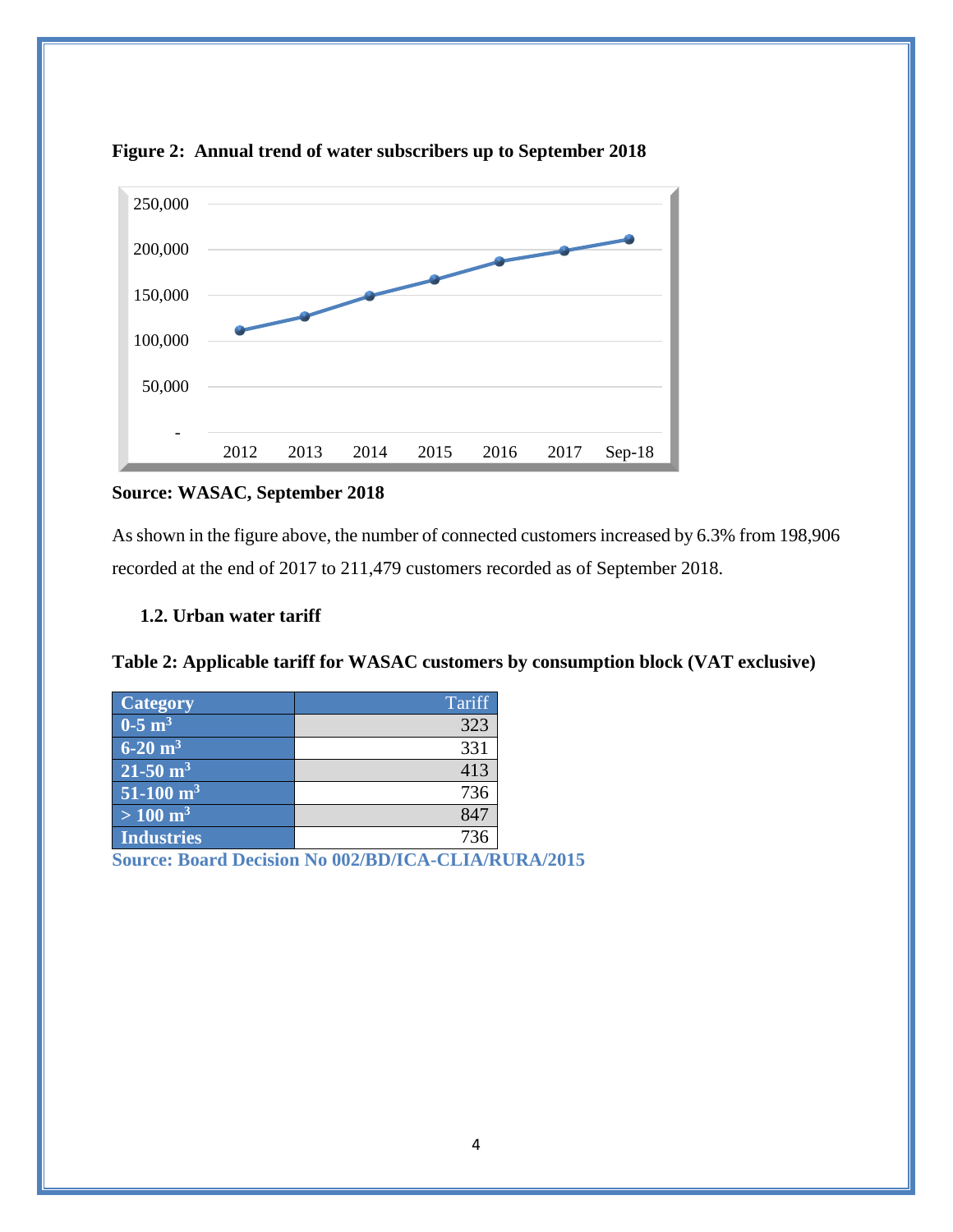### <span id="page-5-0"></span>**1.3. Water produced, supplied and billed**

| <b>WTP</b>   | Q1 2018    | Q2 2018    | Q3 2018    |
|--------------|------------|------------|------------|
| Kimisagara   | 2,249,753  | 2,089,867  | 2,145,338  |
| Karenge      | 1,378,301  | 1,342,911  | 1,335,663  |
| <b>Nzove</b> | 3,570,482  | 3,803,805  | 4,748,948  |
| Kadahokwa    | 482,625    | 488,632    | 533,677    |
| Gihira       | 841,550    | 804,035    | 914,896    |
| Mutobo       | 610,250    | 601,500    | 622,270    |
| Gihuma       | 238,617    | 268,936    | 287,714    |
| Cyunyu       | 385,281    | 414,342    | 362,514    |
| Gisuma       | 123,312    | 130,540    | 143,292    |
| Mpanga       | 277,035    | 278,087    | 305,479    |
| Muhazi       | 387,890    | 368,356    | 415,554    |
| Rwasaburo    | 137,307    | 157,077    | 183,426    |
| Kanyabusage  | 107,879    | 112,488    | 115,555    |
| Nyamabuye    | 137,282    | 141,934    | 146,553    |
| Nyagatare    | 608,746    | 572,890    | 732,655    |
| Ngenda       | 304,615    | 328,935    | 329,229    |
| <b>Total</b> | 11,840,925 | 11,904,335 | 13,322,763 |

<span id="page-5-1"></span>**Table 3: Trend of water production (m<sup>3</sup> ) per treatment plant as of September 2018**

**Source: WASAC, September 2018**

The above table illustrates the quantity of water production per water treatment plant for the three quarters. Water produced has increased up to  $13,322,763$  m<sup>3</sup> from  $11,904,335$  m<sup>3</sup>, representing an increase of 11.9%.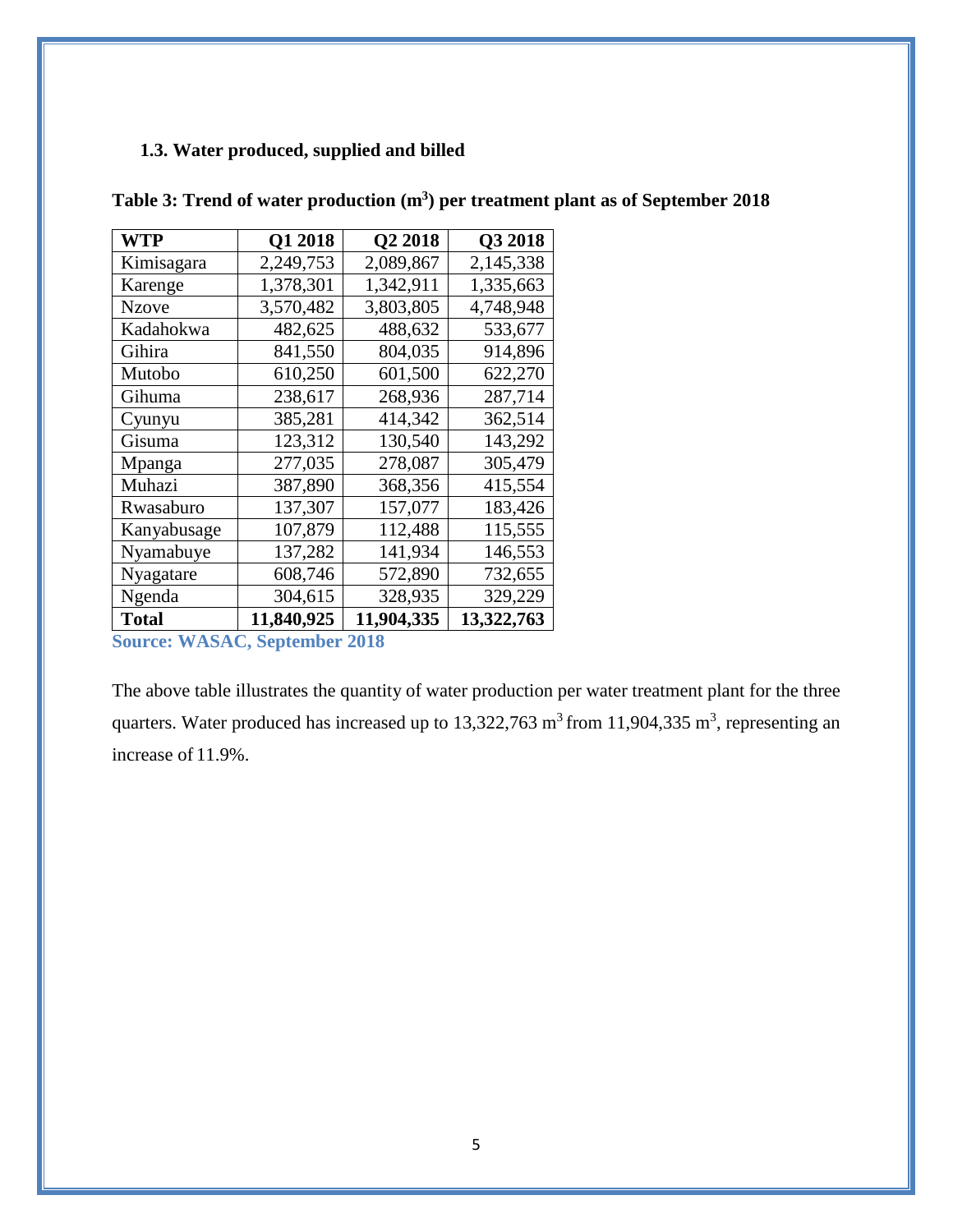| <b>Branches</b> | Water Supplied $(m^3)$ | Water Billed $(m^3)$ | Water loss $(m^3)$ | Water loss $(\% )$ |
|-----------------|------------------------|----------------------|--------------------|--------------------|
| Kigali City     | 7,703,887              | 4,941,486            | 2,762,401          | 35.9               |
| Muhanga         | 255,343                | 207,588              | 47,755             | 18.7               |
| Rubavu          | 879,212                | 466,277              | 412,935            | 47.0               |
| Musanze         | 609,682                | 478,977              | 130,705            | 21.4               |
| Rusizi          | 355,200                | 188,550              | 166,650            | 46.9               |
| Huye            | 510,251                | 268,924              | 241,327            | 47.3               |
| Nyanza          | 197,893                | 141,226              | 56,667             | 28.6               |
| Ngoma           | 179,687                | 127,726              | 51,961             | 28.9               |
| Gicumbi         | 143,622                | 102,483              | 41,139             | 28.6               |
| Rwamagana       | 635,604                | 358,021              | 277,583            | 43.7               |
| Nyamagabe       | 139,208                | 105,432              | 33,776             | 24.3               |
| Karongi         | 113,195                | 82,033               | 31,162             | 27.5               |
| Nyagatare       | 705,294                | 347,980              | 357,314            | 50.7               |
| <b>Bugesera</b> | 318,451                | 234,440              | 84,011             | 26.4               |
| Ruhango         | 108,417                | 86,194               | 22,223             | 20.5               |
| <b>Total</b>    | 12,854,945             | 8,137,337            | 4,717,609          | 36.7               |

<span id="page-6-0"></span>**Table 4: Water supplied, billed and water losses as of the third quarter 2018**

**Source: WASAC, September 2018**

The above table illustrates that 36.7% of water supplied within all branches was non-revenue water due to meter bursts, leakages and illegal connections. The difference of  $467,818 \text{ m}^3$  between water produced and supplied is an estimated water loss mainly from back washing and network flushing.

<span id="page-6-1"></span>**Figure 3: Trend of water supplied, water billed and water loss (m<sup>3</sup> ) for the last three quarters** 



**Source: WASAC, September 2018**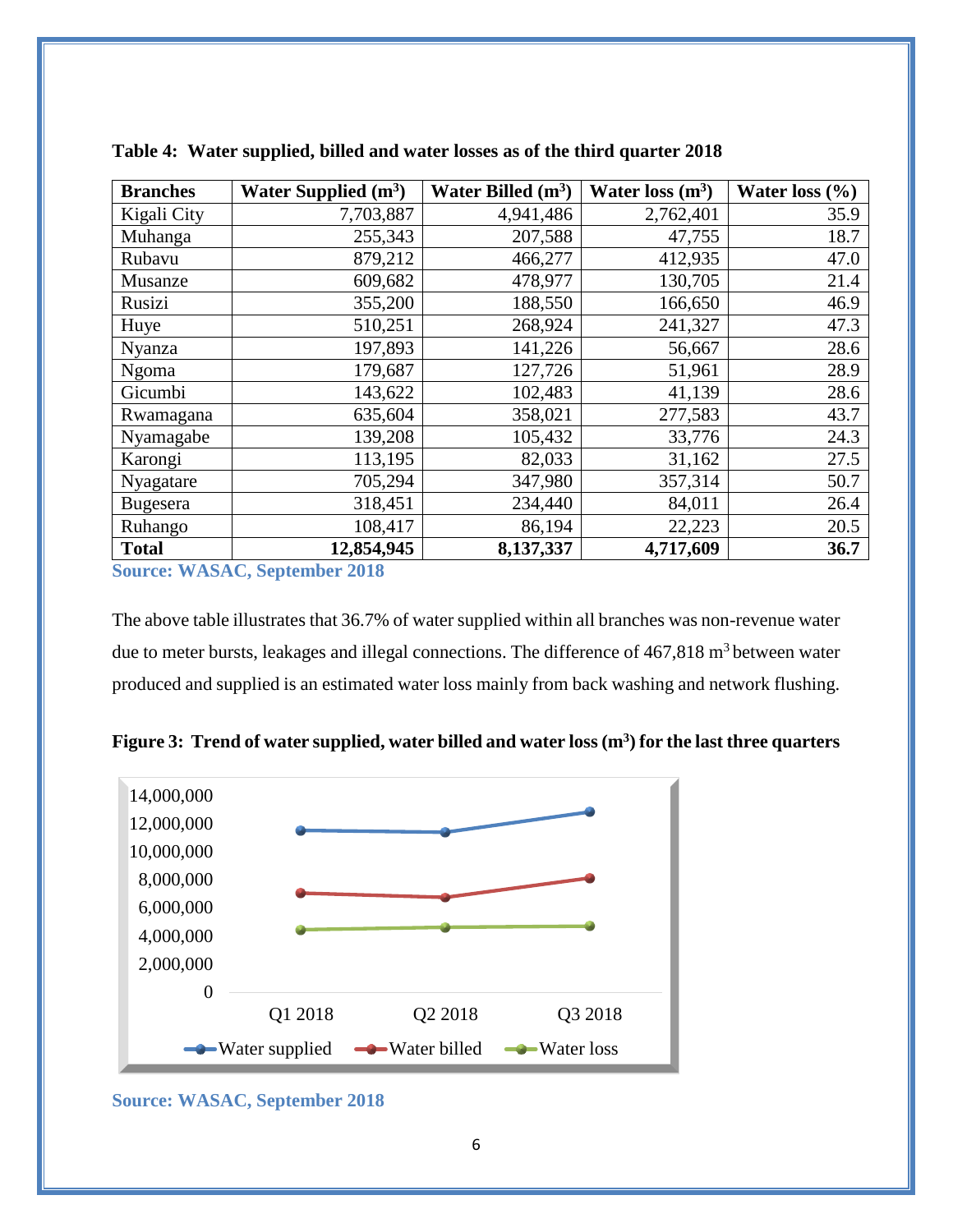### <span id="page-7-0"></span>**2. Rural water supply**

#### <span id="page-7-1"></span>**2.1. Rural water subscribers**

| <b>Name</b>              | Q2 2018 | Q3 2018 | Variation (%) |
|--------------------------|---------|---------|---------------|
| City of Kigali           | 245     | 245     | $0.0\,$       |
| <b>Southern Province</b> | 3,493   | 3,501   | 0.2           |
| Northern Province        | 11,456  | 11,519  | 0.5           |
| <b>Western Province</b>  | 10,741  | 11,616  | 8.1           |
| <b>Eastern Province</b>  | 6,007   | 6,773   | 12.8          |
| <b>Total</b>             | 31,942  | 33,654  | 5.4           |

<span id="page-7-4"></span>**Table 5: Rural water subscribers, per province and the City of Kigali as of September 2018**

**Source: Rural water supply operators, September 2018**

As of September 2018, the number of subscribers served by Rural Water Supply Providers increased up 33,654 connections from 31,942 recorded as of June 2018.

#### <span id="page-7-2"></span>**2.2. Rural water tariff**

### <span id="page-7-5"></span>**Table 6: Application rural water tariffs per water system (VAT exclusive)**

| Water system               | Tariff RWF/m <sup>3</sup> | <b>Tariff RWF/Jerrican</b> |
|----------------------------|---------------------------|----------------------------|
| <b>Gravity</b>             | 287                       |                            |
| <b>Electricity pumping</b> | 731                       |                            |
| <b>Diesel Pumping</b>      | 921                       |                            |
| <b>Turbo</b>               | 689                       |                            |
| <b>Complex System</b>      | 597                       |                            |

<span id="page-7-3"></span>**Source: Board Decision N°06/BD/ER-LER/RURA/2016**

#### **3. Water subscribers**

<span id="page-7-6"></span>**Table 7: Total water subscribers, per province and the City of Kigali as of September 2018**

| <b>Province</b>          | Q2 2018 | Q2 2018 | Variation $(\% )$ |
|--------------------------|---------|---------|-------------------|
| City of Kigali           | 106,745 | 108,583 | 1.7               |
| <b>Southern Province</b> | 29,244  | 29,338  | 0.3               |
| Northern Province        | 28,430  | 28,954  | 1.8               |
| <b>Western Province</b>  | 34,672  | 36,150  | 4.3               |
| <b>Eastern Province</b>  | 40,259  | 42,108  | 4.6               |
| <b>Total</b>             | 239,350 | 245,133 | 2.4               |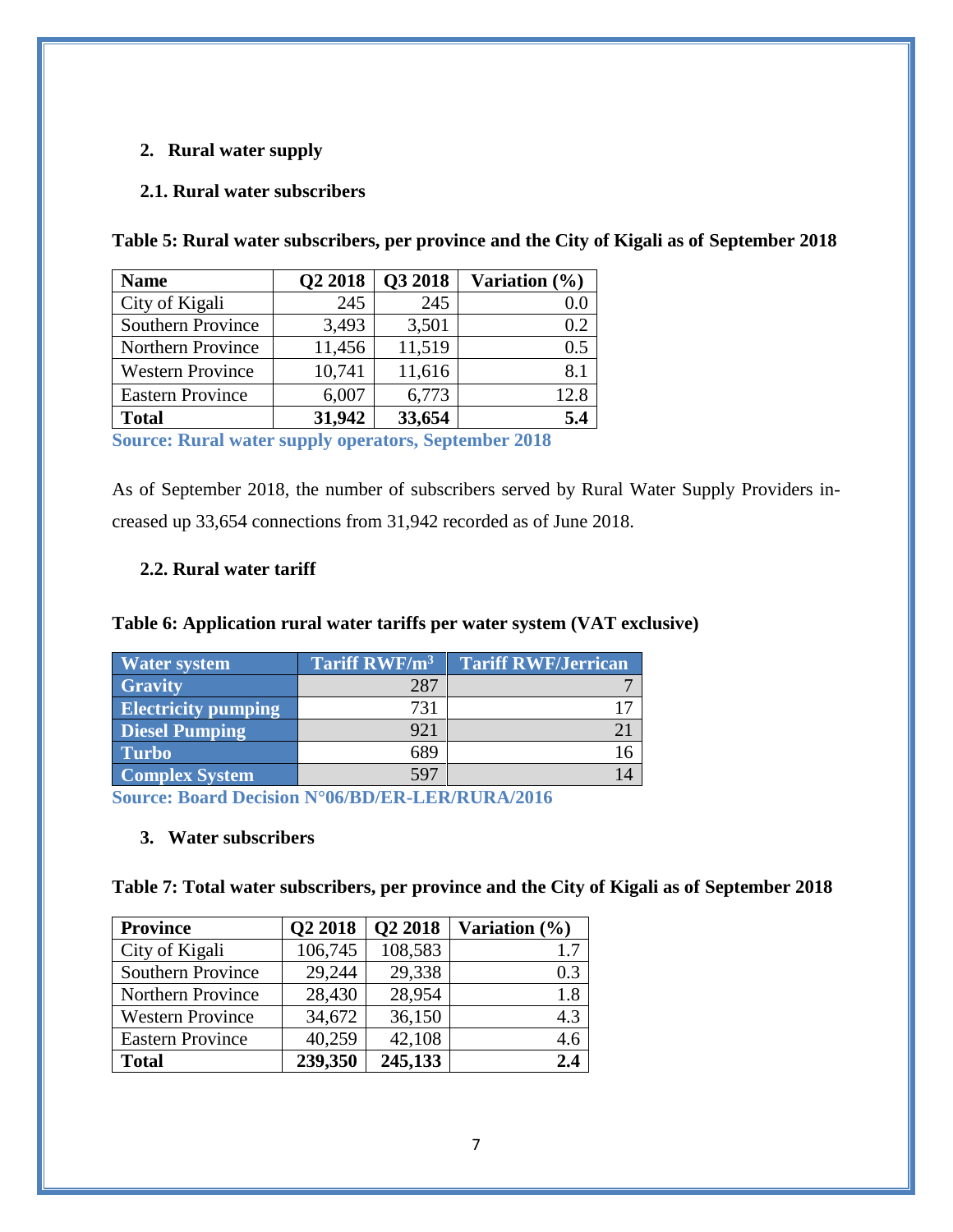During this quarter under review, the number of subscribers connected by WASAC Ltd and licensed Rural Water Supply Providers were 245,133 customers. The 44.3% of these connections are in the City of Kigali while 55.7% of them are distributed in the provinces.

| S.N                     | <b>Name of licensee</b>                                                          | <b>Service area</b>       | Date of issu-<br>ance | <b>Expiration</b><br>date |  |  |  |  |
|-------------------------|----------------------------------------------------------------------------------|---------------------------|-----------------------|---------------------------|--|--|--|--|
|                         | <b>URBAN WATER SUPPLY (Water Utility- WU)</b>                                    |                           |                       |                           |  |  |  |  |
| 1                       | <b>WASAC LTD</b>                                                                 | Urban and Peri-ur-<br>ban | $09-11-16$            | $09-11-31$                |  |  |  |  |
|                         | <b>BULK WATER SUPPLY LICENSE (BWS)</b>                                           |                           |                       |                           |  |  |  |  |
| 1                       | KIGALI WATER LTD                                                                 | Bugesera                  | $10-01-18$            | $10-01-33$                |  |  |  |  |
|                         | <b>RURAL WATER SUPPLY(Water Supply Infrastructure Management-WSIM)</b>           |                           |                       |                           |  |  |  |  |
| 1                       | <b>CFGAE</b>                                                                     | Gakenke                   | $03-05-16$            | $03-05-21$                |  |  |  |  |
| $\overline{2}$          | <b>SEEGH Ltd</b>                                                                 | Kamonyi                   | $04 - 08 - 16$        | $04 - 08 - 21$            |  |  |  |  |
| 3                       | <b>PAAK KAM</b>                                                                  | Gicumbi                   | $04 - 08 - 16$        | $04 - 08 - 21$            |  |  |  |  |
| $\overline{\mathbf{4}}$ | <b>COFO</b>                                                                      | Gicumbi                   | 12-08-16              | 12-08-21                  |  |  |  |  |
| 5                       | Ndundimana JMV                                                                   | Nyamagabe                 | 12-08-16              | 12-08-21                  |  |  |  |  |
| 6                       | <b>AGEOH</b>                                                                     | Nyamasheke                | 12-08-16              | 12-08-21                  |  |  |  |  |
| 7                       | <b>AGEOH</b>                                                                     | Rulindo                   | 12-08-16              | 12-08-21                  |  |  |  |  |
| 8                       | <b>AGEOH</b>                                                                     | Rutsiro                   | 12-08-16              | 12-08-21                  |  |  |  |  |
| 9                       | <b>COPEREMA</b>                                                                  | Kirehe                    | 12-08-16              | 12-08-21                  |  |  |  |  |
| 10                      | <b>REDEC LTD</b>                                                                 | Huye                      | $12 - 08 - 16$        | 12-08-21                  |  |  |  |  |
| 11                      | <b>REDEC LTD</b>                                                                 | Musanze                   | 12-08-16              | 12-08-21                  |  |  |  |  |
| 12                      | <b>ENTRAGREPCO LTD</b>                                                           | Gicumbi                   | 12-08-16              | 12-08-21                  |  |  |  |  |
| 13                      | <b>EDEPRES</b>                                                                   | Gisagara                  | 24-08-16              | 24-08-21                  |  |  |  |  |
| 14                      | <b>EGIPRES LTD</b>                                                               | Gisagara                  | 30-08-16              | 30-08-21                  |  |  |  |  |
| 15                      | REGIE ASSOCIATIVES DES USA-<br><b>GERS DES POINTS D'EAU GASABO</b><br><b>LTD</b> | Gasabo                    | 15-09-16              | 15-09-21                  |  |  |  |  |
| 16                      | AYATEKE STAR COMPANY LTD                                                         | Kirehe                    | 16-09-16              | 16-09-21                  |  |  |  |  |
| 17                      | <b>AYATEKE STAR COMPANY LTD</b>                                                  | Kayonza                   | 16-09-16              | 16-09-21                  |  |  |  |  |
| 18                      | AYATEKE STAR COMPANY LTD                                                         | Nyaruguru                 | 16-09-16              | 16-09-21                  |  |  |  |  |
| 19                      | <b>AQUAVIRUNGA LTD</b>                                                           | Nyabihu                   | 20-09-16              | 20-09-24                  |  |  |  |  |
| 20                      | <b>AQUAVIRUNGA LTD</b>                                                           | Musanze                   | 20-09-16              | 20-09-24                  |  |  |  |  |
| 21                      | <b>SOCOTRIMLTD</b>                                                               | Kamonyi                   | $14-10-16$            | $14 - 10 - 21$            |  |  |  |  |
| 22                      | S.T.E.F LTD                                                                      | Huye                      | $29 - 11 - 16$        | 29-11-21                  |  |  |  |  |
| 23                      | <b>REGEP</b>                                                                     | <b>Burera</b>             | $14 - 12 - 16$        | $14 - 12 - 21$            |  |  |  |  |

<span id="page-8-0"></span>**Table 8: List of licenses issued in water sub-sector as of September 2018**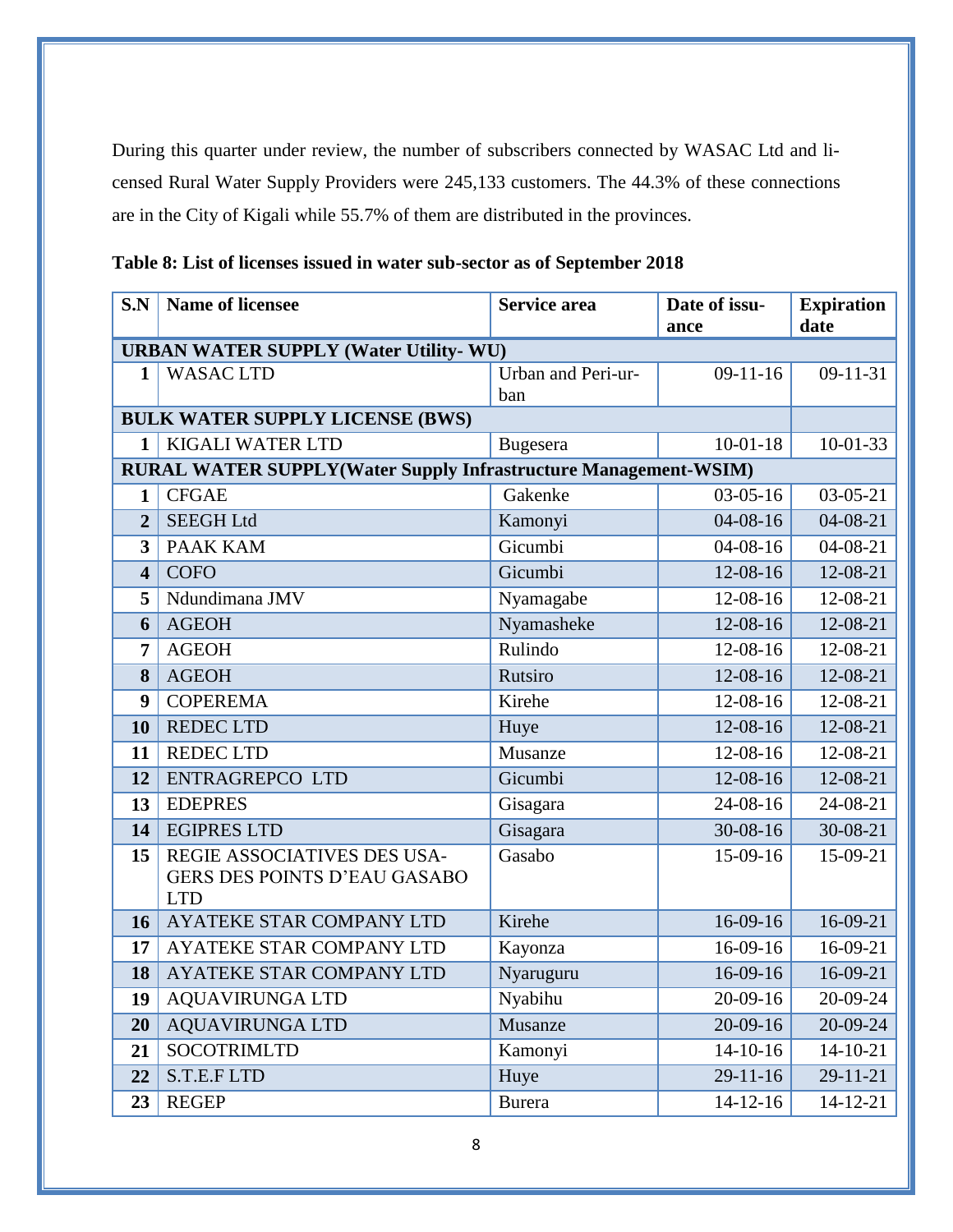| 24 | <b>AQUARWANDA</b>                                                                    | Kamonyi   | $16-12-16$     | $16 - 12 - 21$ |
|----|--------------------------------------------------------------------------------------|-----------|----------------|----------------|
| 25 | <b>UBUZIMA BWIZA MKM</b>                                                             | Rwamagana | $16-12-16$     | $16-12-21$     |
| 26 | RUSAWACO-URUBOGOBOGO                                                                 | Rutsiro   | $20 - 12 - 16$ | $20 - 12 - 21$ |
| 27 | <b>WATRESCO</b>                                                                      | Ngoma     | 08-03-17       | 08-03-22       |
| 28 | KOPERATIVE ICUNGA AMAZI (KIA)                                                        | Karongi   | $08-03-17$     | 08-03-22       |
| 29 | KOPERATIVE MAZI SOKO<br>Y'UBUZIMA                                                    | Karongi   | $08-03-17$     | 08-03-22       |
| 30 | MPANGA URUBOGOBOGO COM-<br><b>PANY Ltd</b>                                           | Kirehe    | 28-04-17       | /4/2022        |
| 31 | VISION WORK COMPANY Ltd                                                              | Kirehe    | 19-05-17       | 19-05-22       |
| 32 | NEEP COMPANY Ltd                                                                     | Gakenke   | $06-06-17$     | 06-06-22       |
| 33 | <b>AJH Ltd</b>                                                                       | Ngororero | 14-07-17       | 14-07-22       |
| 34 | AYATEKE STAR COMPANY Ltd                                                             | Rwamagana | 23-08-17       | 23-08-22       |
| 35 | <b>AYATEKE STAR COMPANY Ltd</b>                                                      | Gatsibo   | 23-08-17       | 23-08-22       |
| 36 | AYATEKE STAR COMPANY Ltd                                                             | Gicumbi   | 14-09-17       | 14-09-22       |
| 37 | <b>REDEC</b> Ltd                                                                     | Nyabihu   | $04-09-17$     | 04-09-22       |
| 38 | <b>BES LTD</b>                                                                       | Nyanza    | 19-10-17       | 19-10-22       |
| 39 | AYATEKE STAR COMPANY Ltd                                                             | Rulindo   | 13-10-17       | 13-10-22       |
| 40 | <b>MEGACOS Ltd</b>                                                                   | Musanze   | $25 - 10 - 17$ | $25 - 10 - 22$ |
| 41 | SOCIETE DE COMMERCE ET DE<br>PROTECTION DE L'ENVI-<br><b>RONEMENT</b>                | Ngororero | $26 - 10 - 17$ | $26 - 10 - 22$ |
| 42 | <b>SAEB Ltd</b>                                                                      | Rusizi    | $14 - 03 - 18$ | 14-03-23       |
| 43 | NIBWOBUZIMA Ltd                                                                      | Rusizi    | 22-03-18       | 22-03-23       |
| 44 | <b>COREBIKI LTD</b>                                                                  | Rusizi    | $01 - 06 - 18$ | $01 - 06 - 23$ |
| 45 | PAAK KAM Ltd                                                                         | Rusizi    | 18-07-18       | 18-07-23       |
| 46 | <b>IMENA VISION COMPANY Ltd</b>                                                      | Ruhango   | $27-07-18$     | 27-07-23       |
| 47 | VISION WORK COMPANY Ltd                                                              | Ngororero | $07 - 08 - 18$ | 07-08-23       |
| 48 | PAAK KAM Ltd                                                                         | Gasabo    | $07 - 08 - 18$ | $07 - 08 - 23$ |
| 49 | <b>MEGACOS Ltd</b>                                                                   | Nyanza    | $10-08-18$     | 10-08-23       |
| 50 | <b>AYATEKE STAR COMPANY Ltd</b>                                                      | Rutsiro   | 23-08-18       | 23-08-23       |
| 51 | <b>MEGACOS Ltd</b>                                                                   | Rutsiro   | 18-09-18       | 18-09-23       |
| 52 | VISION WORK COMPANY Ltd                                                              | Karongi   | 26-09-18       | 26-09-23       |
| 53 | PAAK KAM Ltd                                                                         | Muhanga   | 27-09-18       | 27-09-23       |
|    | <b>RURAL WATER SUPPLY (Management of Complex Water Supply Infrastructure-(MCWSI)</b> |           |                |                |
| 1  | <b>AQUAVIRUNGA LTD</b>                                                               | Rubavu    | $20-09-16$     | $20-09-24$     |

**Source: RURA, September 2018**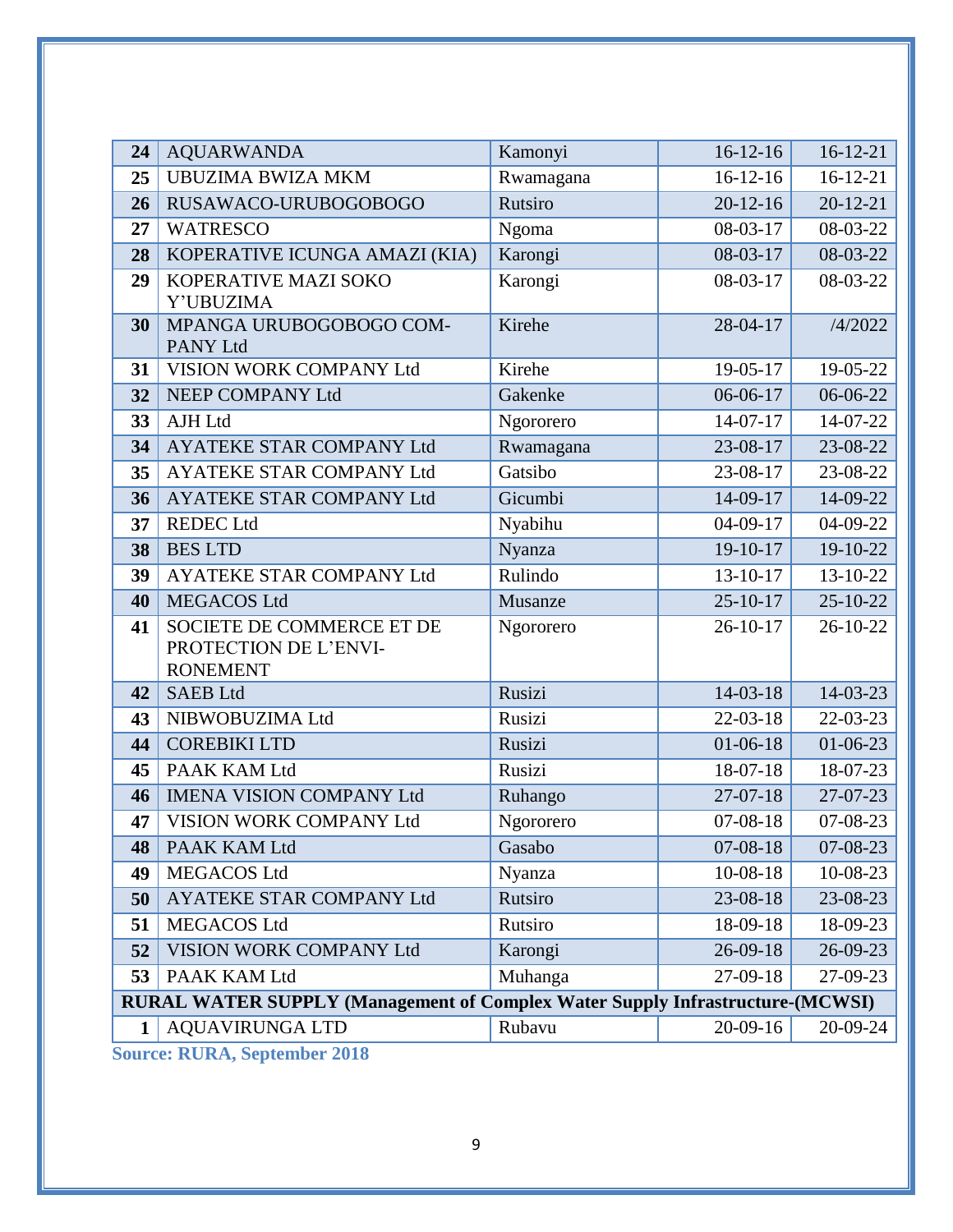

<span id="page-10-0"></span>**Figure 4: Distribution of licensed rural water supply providers per province as of September 2018**

During the third quarter of the year 2018, 18 licensed operators were supplying water in Western, 13 in Southern, 12 in Northern, and 9 in the Eastern province while 2 operators were supplying water in the City of Kigali.

**Source: RURA, September 2018**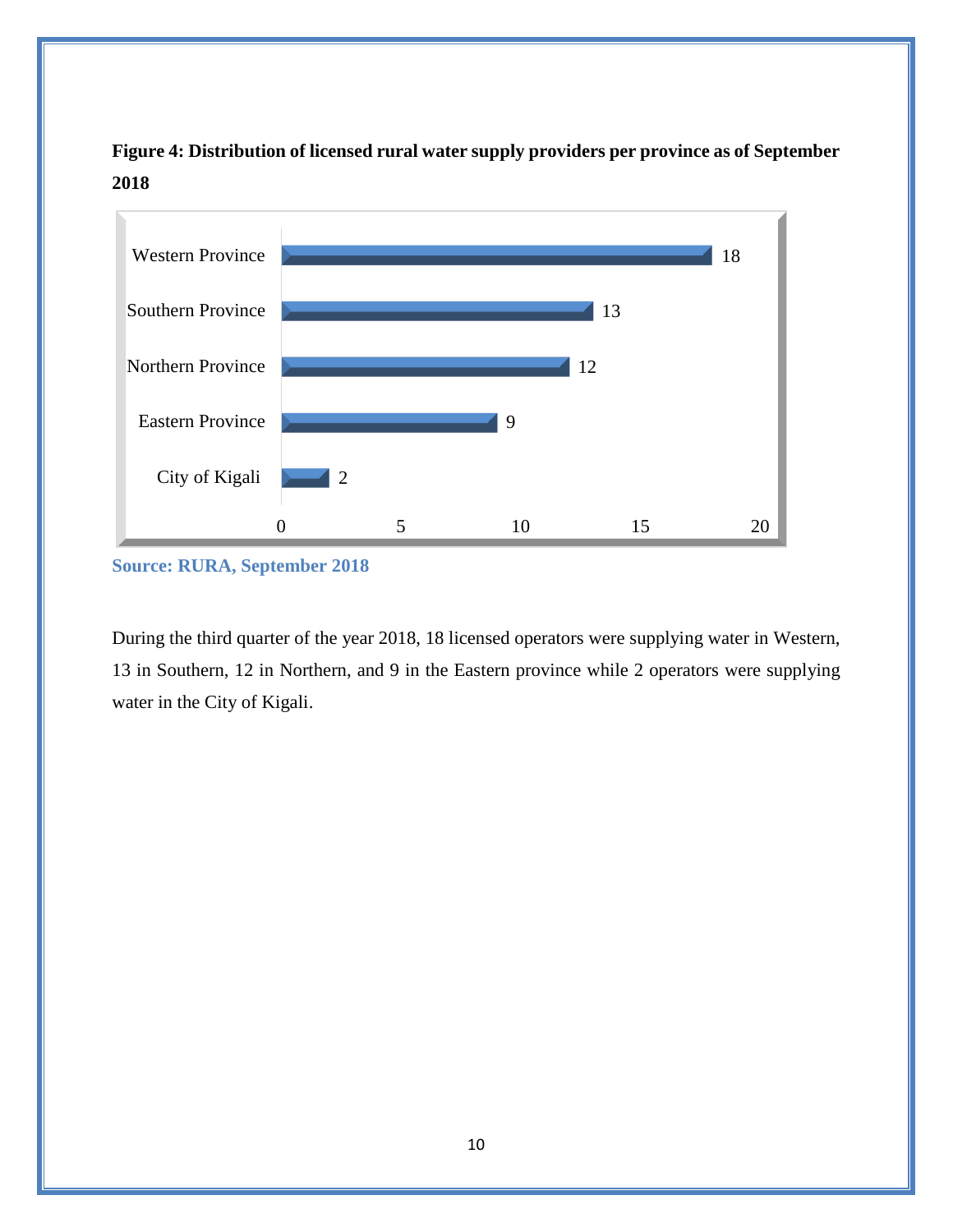### <span id="page-11-0"></span>**PART II: SANITATION**

In the need to increase the hygiene and cleaning services in Rwanda, there are five categories of licenses issued namely cleaning services, liquid waste water treatment system, liquid waste collection and transportation, waste recycling, solid waste collection and transportation.

| <b>SN</b>               | <b>Name of licensee</b>                    | Date of issuance | <b>Expiry date</b> |
|-------------------------|--------------------------------------------|------------------|--------------------|
| 1                       | FIRST CLEANING COMPANY                     | 08-Nov-17        | 08-Oct-22          |
| $\overline{2}$          | <b>ESCOM Ltd</b>                           | $20$ -Jul-18     | $11-Sep-22$        |
| 3                       | <b>CALL ME LTD</b>                         | 26-Apr-17        | 18-Apr-22          |
| $\overline{\mathbf{4}}$ | TRUSTCO RWANDA Ltd                         | 30-Nov-17        | $10$ -Apr-22       |
| 5                       | <b>ASK RWANDA Ltd</b>                      | $27 - Jul - 17$  | 21-May-22          |
| 6                       | SINAIUS CLEANING SERVICES LTD              | 15-May-17        | 09-May-22          |
| 7                       | KG HARVEST CO Ltd                          | $05-Sep-17$      | 07-May-22          |
| 8                       | THE EQUINOX CO. LTD                        | 07-Dec-17        | 17-Oct-22          |
| 9                       | <b>GENERAL BUSINESS ENTERPRISE LTD</b>     | 04-Jun-17        | 04-Jun-22          |
| 10                      | SHELTER INTERNATIONAL                      | $27-Mar-18$      | 08-Aug-22          |
| 11                      | ENTREPRISE IKITEGETSE M. ROSE LA VIE SAINE | 13-Oct-17        | $31-Jul-22$        |
| 12                      | <b>ECOGENIAL SERVICES</b>                  | 19-Feb-18        | 31-Jul-22          |
| 13                      | <b>CLEAN WORLD ENTERPRISES</b>             | 23-Oct-17        | 23-Sep-22          |
| 14                      | <b>HORIZON ART Ltd</b>                     | 10-Nov-17        | 06-Nov-22          |
| 15                      | NYAKANA & BROTHERS LTD                     | 06-Oct-17        | 23-Sep-22          |
| <b>16</b>               | KELIFA CLEANING SERVICES Ltd               | 29-Aug-18        | 06-Nov-22          |
| 17                      | <b>EGIPRO RWANDA LTD</b>                   | $27 - Jul - 17$  | 24-Aug-22          |
| 18                      | <b>DALIN LTD</b>                           | 06-Oct-16        | 22-Aug-21          |
| 19                      | RELIANCE CLEANING SERVICES Ltd             | 05-Dec-17        | 17-Sep-22          |
| 20                      | DIRECT SERVICES LTD Tel: 0788528516        | $17-Nov-17$      | 27-Oct-22          |
| 21                      | N.D.M CLEANING Ltd                         | 06-Mar-18        | 17-Sep-22          |
| 22                      | <b>TECHNO STARS Ltd</b>                    | 02-Oct-17        | 19-Sep-22          |
| 23                      | HAKI CLEANING COMPANY Ltd                  | 09-Apr-18        | 13-Oct-23          |
| 24                      | M.J ADVANCED SERVICES Ltd                  | 29-Dec-17        | 06-Oct-22          |
| 25                      | FIRST IN FIRST OUT (FIFO) Ltd              | 13-Nov-17        | 22-Oct-22          |
| 26                      | <b>Prominent General Services Ltd</b>      | 09-Feb-18        | 22-Oct-20          |
| 27                      | GUMA GENERAL SERVICES & SUPPLIERS Ltd      | 29-Dec-17        | 21-Nov-22          |
| 28                      | HIGH PROSPER SERVICES LTD                  | 20-Dec-17        | 08-Dec-22          |
| 29                      | <b>E.M.J CLEANING SERVICES LTD</b>         | 20-Dec-17        | 08-Dec-22          |

<span id="page-11-1"></span>**Table 9: List of licensed cleaning service operators as of September 2018**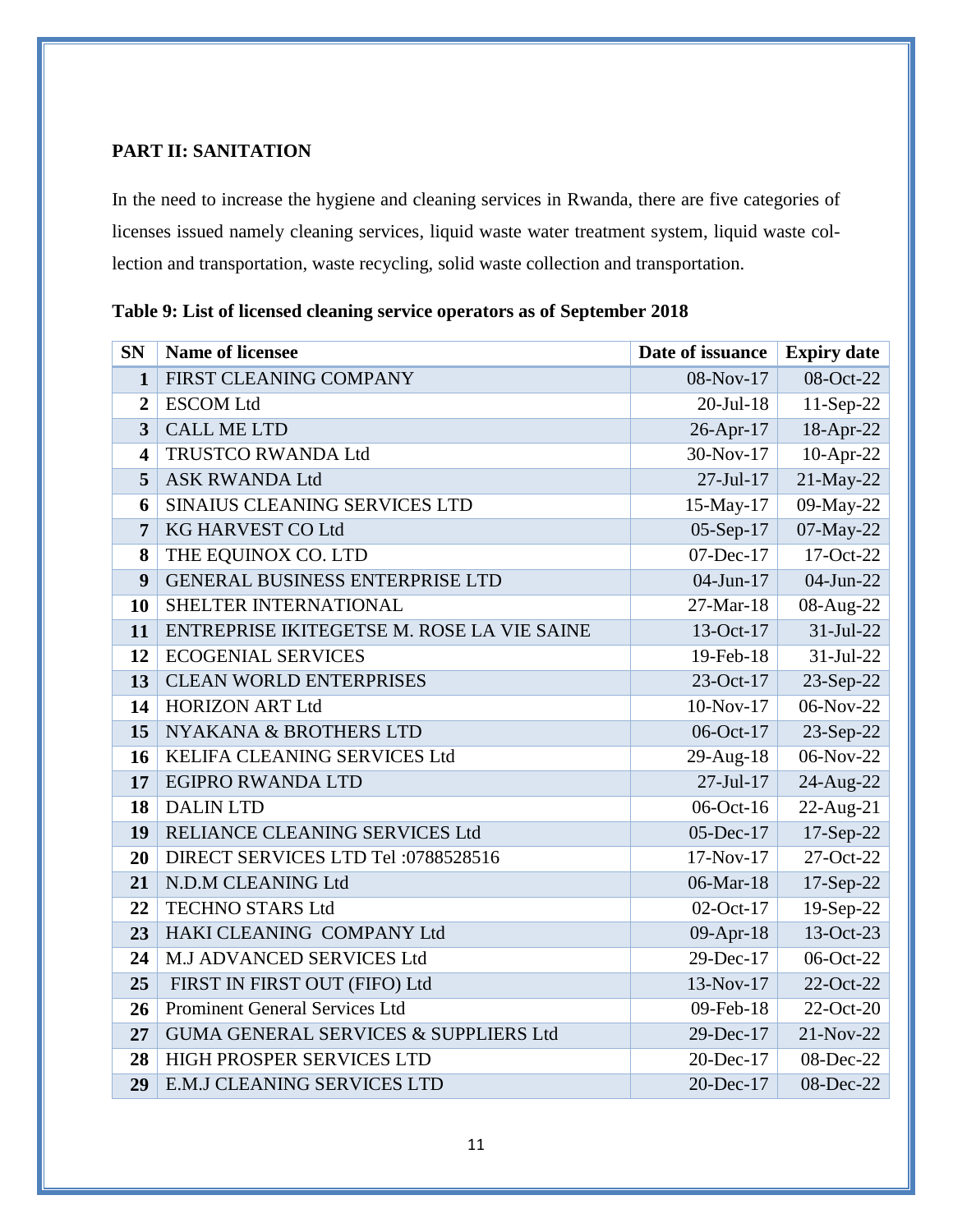| 30 | Decision Cleaning Ltd                                                  | 08-Jun-18       | 12-Dec-22    |
|----|------------------------------------------------------------------------|-----------------|--------------|
| 31 | <b>M.ZI LTD</b>                                                        | $10-Nov-17$     | 15-Dec-22    |
| 32 | <b>ENDESCO</b> Ltd                                                     | $17-Jan-17$     | $17-Jan-22$  |
| 33 | <b>S.C.H.A LTD</b>                                                     | 12-Oct-16       | $21-Jan-21$  |
| 34 | ROYAL CLEANING Ltd                                                     | $20$ -Jul-18    | 26-Jan-23    |
| 35 | <b>TRESOR COMPANY LTD</b>                                              | $21-Oct-16$     | 28-Feb-21    |
| 36 | <b>MUBIDU LTD</b>                                                      | $07 - Jun - 17$ | 07-Mar-21    |
| 37 | <b>INEMA COMPANY Ltd</b>                                               | 06-Apr-18       | 20-Mar-23    |
| 38 | Classic Cleaning and General Supply Ltd                                | $31-Jul-18$     | 26-Mar-21    |
| 39 | <b>JESUS IS THE ANSWER LTD</b>                                         | 23-Sep-16       | $25$ -Apr-21 |
| 40 | SHEMA GENERAL SERVICES LTD                                             | $21-Oct-16$     | $10$ -Jun-21 |
| 41 | ENTREPRISE AMIE DE LA NATURE ET ENVI-<br><b>RONNEMENT Ltd</b>          | $10$ -Aug- $18$ | 05-Jun-23    |
| 42 | E.K.G LTD                                                              | 14-Jun-18       | $22$ -Jun-23 |
| 43 | ATLAS GENERAL LOGISTICS & SUPPLIES LTD                                 | 06-Oct-16       | $26$ -Jun-21 |
| 44 | AGENCE DE DEMENAGEMENT D'ENTRETIEN ET DE<br><b>COURRIER (ADEC) Ltd</b> | $27-Sep-18$     | $24-Jul-21$  |
| 45 | <b>GOOD TO BETTER LTD</b>                                              | 18-Jun-18       | 26-Jul-23    |
| 46 | <b>K.I.C NGOMA LTD</b>                                                 | $20$ -Aug-18    | 08-Aug-23    |
| 47 | <b>FOREFRONT SERVICES Ltd</b>                                          | 09-Mar-18       | 14-Nov-21    |
| 48 | N PROPERTY AND CLEANING COMPANY LTD                                    | 28-Dec-16       | 28-Dec-21    |
| 49 | KIGALI MULTISERVICE COOPERATIVE (KMC)                                  | $09-Jan-17$     | 09-Jan-22    |
| 50 | ABITANGA GICUMBI Ltd                                                   | 20-Jun-17       | 13-Jan-22    |
| 51 | DIFFICULT ACCESS SOLUTIONS Ltd                                         | 24-Apr-17       | 27-Feb-22    |
| 52 | <b>COMFART SAFARIS Ltd</b>                                             | 14-Mar-17       | 14-Mar-22    |
| 53 | NEW LIFE NT & MV Ltd                                                   | 26-Apr-17       | $01-Apr-22$  |
| 54 | G.A.P.M(Gicumbi Agriculture Production Market )Ltd                     | 20-Sep-18       | 18-Apr-22    |
| 55 | <b>SOE Ltd</b>                                                         | 05-Feb-18       | 05-Feb-23    |
| 56 | GIRISUKU COOPERATIVE 0788757009                                        | $10$ -Oct- $18$ | 25-Apr-22    |
| 57 | COOPERATIVE UMUSINGI W'ITERAMBERE/RULI                                 | 06-Sep-17       | 14-May-22    |
| 58 | <b>AGRUNI Ltd</b>                                                      | $22$ -Jun-18    | 08-Jul-22    |
| 59 | RK GLOBAL BUSINESS Ltd                                                 | 07-Dec-17       | 08-Jul-22    |
| 60 | <b>HOST RWANDA Ltd</b>                                                 | 06-Sep-17       | 14-Jul-22    |
| 61 | <b>EXOSTIVE TURNS Ltd</b>                                              | 08-Feb-17       | $14$ -Jul-22 |
| 62 | SENIOR SERVICES replaces SENIOR CONSTRUCTION<br><b>COMPANY LTD</b>     | $21$ -Aug-17    | 25-Aug-22    |
| 63 | <b>KABOD SERVICES Ltd</b>                                              | 25-Oct-17       | 25-Aug-22    |
| 64 | <b>SUKURANUMWETE LTD</b>                                               | 06-Oct-17       | 05-Sep-22    |
| 65 | <b>JCN SERVICES Ltd</b>                                                | 19-Oct-17       | 05-Sep-22    |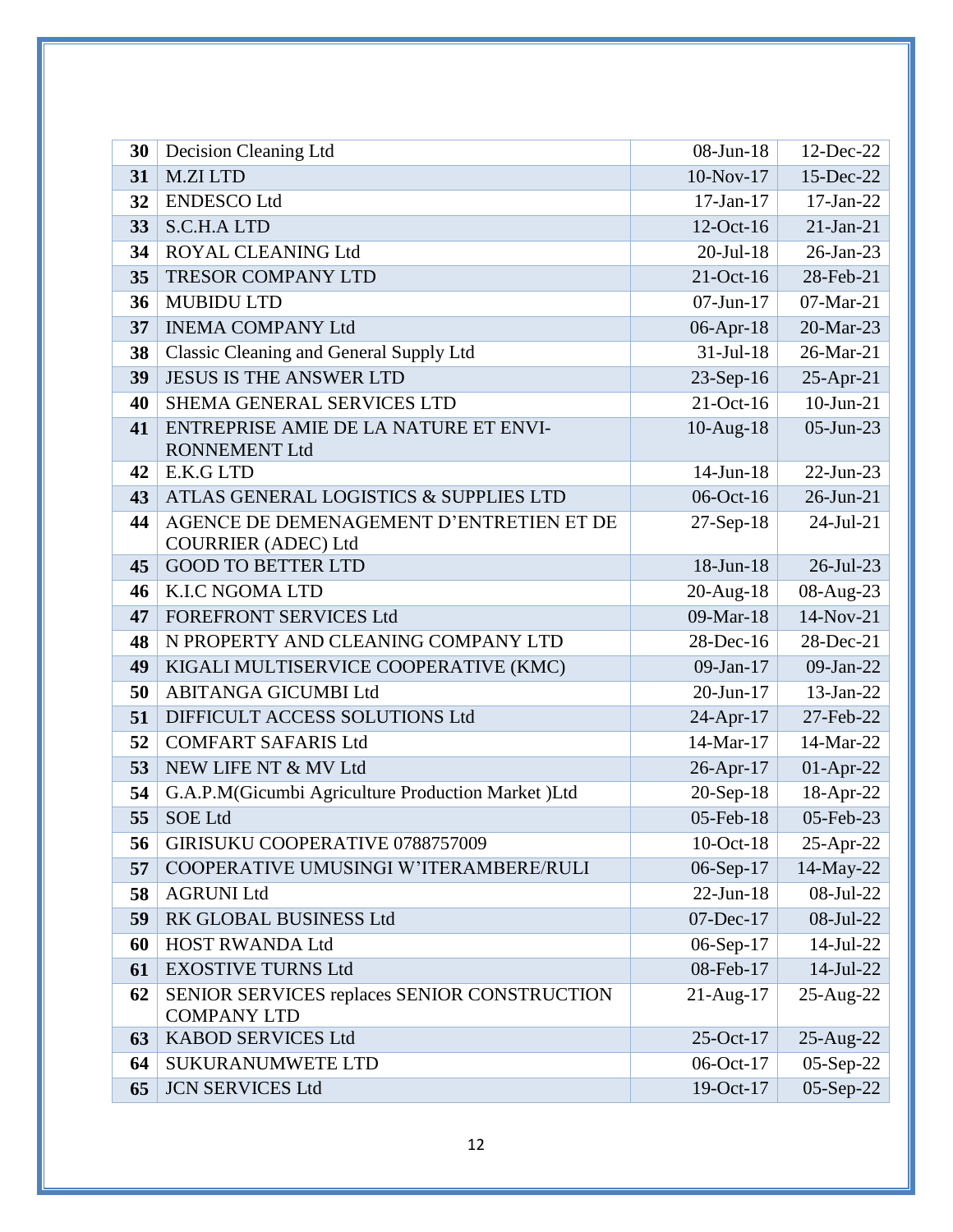| 66         | YOUNG CLEANERS Ltd                                | 24-May-18       | 11-Sep-22       |
|------------|---------------------------------------------------|-----------------|-----------------|
| 67         | <b>COOPROHAPE</b>                                 | $10$ -Apr-18    | 19-Sep-22       |
| 68         | <b>CREST VENTURE Ltd</b>                          | 20-Feb-18       | 13-Oct-22       |
| 69         | POSITIVE THINKING LTD                             | 09-Feb-18       | 09-Mar-23       |
| 70         | <b>JOS CLOUD NINE Ltd</b>                         | 28-Jun-18       | 30-Mar-23       |
| 71         | ENTREPRISE RWIYEMEZAMIRIMO GASPARD                | $24$ -Jul-18    | 06-Apr-23       |
| 72         | COVODEMIVI-BENGERANA COOPERATIVE                  | 29-Jun-18       | 26-Apr-23       |
| 73         | <b>IQ UMURIMO LTD</b>                             | 06-Jun-18       | 19-May-23       |
| 74         | GOLD CLEANING COMPANY & SUPPLY LTD                | $21$ -Jun-18    | 21-May-23       |
| 75         | <b>MAXIMA B &amp;H Ltd</b>                        | 04-Oct-18       | 21-May-23       |
| 76         | <b>TABARA LTD</b>                                 | 14-Jun-18       | 03-Jun-23       |
| 77         | MUVARA BUSINESS SERVICES Ltd                      | 08-Oct-18       | 16-Jul-23       |
| 78         | EMEZA BETTERWORKS COMPANY LTD                     | $20$ -Jul-18    | 15-Sep-23       |
| 79         | LONGITUDES COMPANY (LC) LTD                       | 06-Oct-16       | 06-Oct-21       |
| 80         | ORIGINAL SERVICES LTD                             | 14-Oct-16       | 14-Oct-21       |
| 81         | WITRACO LTD                                       | 14-Oct-16       | 14-Oct-21       |
| 82         | <b>BRASCO Ltd</b>                                 | 27-Oct-16       | 27-Oct-21       |
| 83         | <b>ELLION BUSINESS Ltd</b>                        | $27$ -Oct-16    | $27-Oct-21$     |
| 84         | <b>BARA AFRIKA Ltd</b>                            | 27-Oct-16       | $27-Oct-21$     |
| 85         | UMBRELA PINE CLEANING Ltd                         | 28-Oct-16       | 28-Oct-21       |
| 86         | <b>FAST CLEANERS Ltd</b>                          | $03-Nov-16$     | $03-Nov-21$     |
| 87         | REGION FLOWERS COMPANY Ltd                        | 03-Nov-16       | 03-Nov-21       |
| 88         | <b>FLOWER COMPANY Ltd</b>                         | 14-Nov-16       | 14-Nov-21       |
| 89         | VAVA TONY Ltd                                     | 23-Nov-16       | 23-Nov-21       |
| 90         | <b>BAJ</b> Ltd                                    | 25-Nov-16       | 25-Nov-21       |
| 91         | <b>REAL CONSULT Ltd</b>                           | 29-Nov-16       | 29-Nov-21       |
| 92         | <b>ALICHRIS Ltd</b>                               | $07$ -Dec-16    | $07$ -Dec-21    |
| 93         | <b>RMNK Ltd</b>                                   | 22-Dec-16       | $22$ -Dec-21    |
| 94         | MUJOYCE SERVICES AND SUPPLY Ltd                   | 28-Mar-17       | 28-Mar-22       |
| 95         | SOCIETE FAMILIALE (SOFA) Ltd                      | $01 - Jun - 17$ | $01$ -Jun-22    |
| 96         | <b>CLEAN HOME RWANDA Ltd</b>                      | $01$ -Jun- $17$ | $01$ -Jun-22    |
| 97         | <b>MASS HANDLERS Ltd</b>                          | $01-Jun-17$     | $01-Jun-22$     |
| 98         | <b>BHAROSA COMPANY Ltd</b>                        | $01$ -Jun-17    | $01-Jun-22$     |
| 99         | TWIGIRE VISION COMPANY LTD                        | $21 - Jun - 17$ | $21$ -Jun- $22$ |
| <b>100</b> | <b>DATELINE</b>                                   | $21$ -Jun-17    | $21$ -Jun-22    |
| 101        | MULTI-ENTERPREURS SERVICES COMPANY Ltd<br>(MESCO) | 23-Jun-17       | $23$ -Jun- $22$ |
| 102        | <b>COKIUBU</b> Cooperative                        | $12$ -Jul- $17$ | $12$ -Jul-22    |
| 103        | TRADE AND SERVICE COMPANY LTD                     | $20$ -Jul-17    | $20$ -Jul-22    |
|            |                                                   |                 |                 |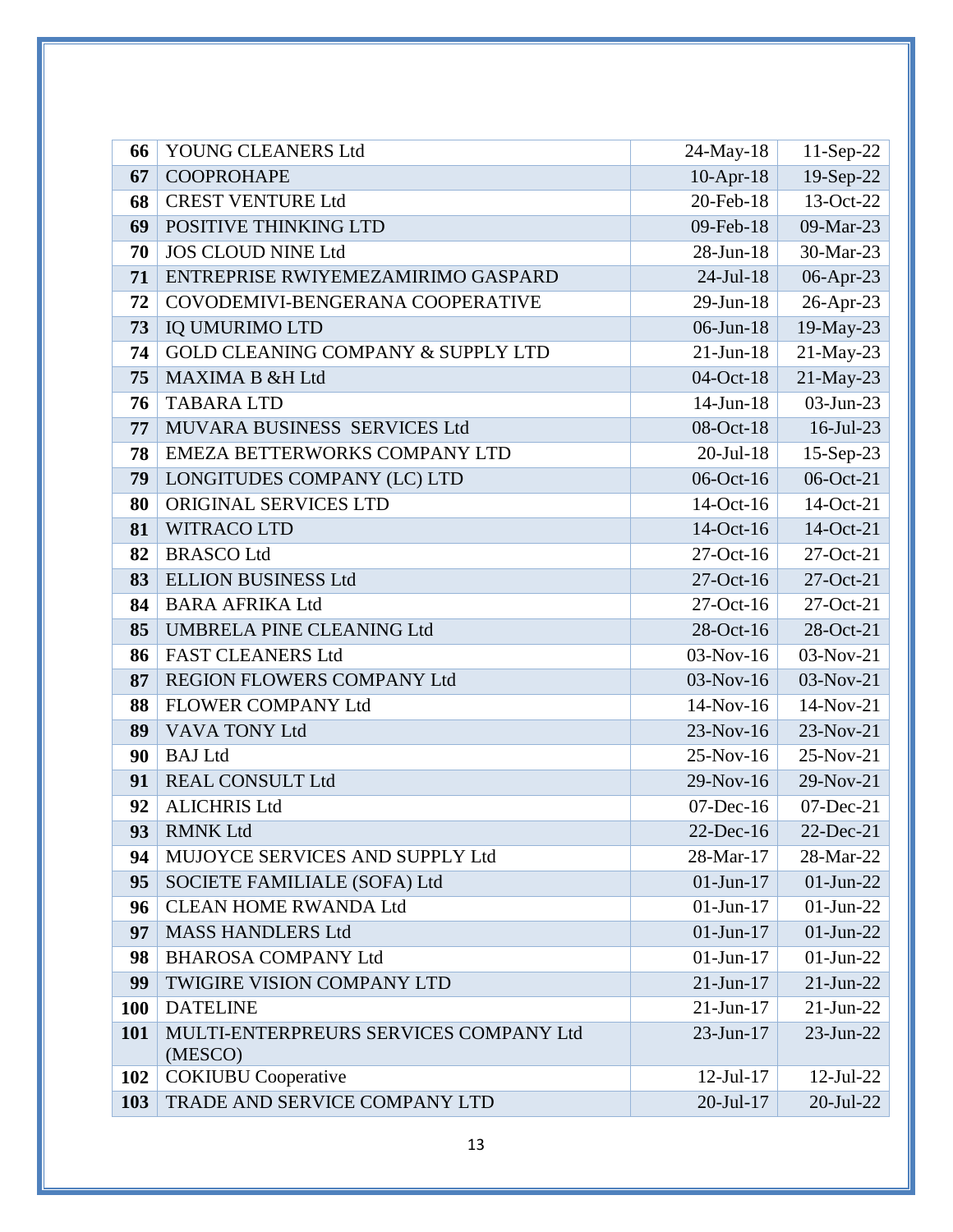| 104        | <b>BAJI COM Ltd</b>                                            | 03-Aug-17              | 03-Aug-22                    |
|------------|----------------------------------------------------------------|------------------------|------------------------------|
| 105        | <b>GHP COMPANY Ltd</b>                                         | 15-Aug-17              | 15-Aug-22                    |
| 106        | T &D CLEANERS Ltd                                              | 25-Aug-17              | 25-Aug-22                    |
| 107        | <b>EDEPRES-TWIFASHE Ltd</b>                                    | 25-Aug-17              | 25-Aug-22                    |
| 108        | <b>KARG BUSINESS Ltd</b>                                       | $05-Sep-17$            | 05-Sep-22                    |
| 109        | <b>CLABUSO Ltd</b>                                             | 02-Oct-17              | 02-Oct-22                    |
| <b>110</b> | YOUTH SOLUTIONS LTD                                            | 04-Oct-17              | 04-Oct-22                    |
| 111        | HJ INEZA LTD                                                   | 05-Oct-17              | 05-Oct-22                    |
| 112        | LEGIT EVENTS DÉCOR LTD                                         | $05$ -Oct-17           | 05-Oct-22                    |
| 113        | WORK AND GROW COMPANY Ltd                                      | 11-Oct-17              | 11-Oct-22                    |
| 114        | <b>BONI SUPPLIERS Ltd</b>                                      | 18-Oct-17              | 18-Oct-22                    |
| 115        | LA LIONNE.T Ltd                                                | 19-Oct-17              | 19-Oct-22                    |
| 116        | PROGRESSIVE RWANDA WOMEN Ltd                                   | $02-Nov-17$            | 02-Nov-22                    |
| 117        | SOCIETE DE COMMERCE ET DE PROTECTION                           | 02-Nov-17              | 02-Nov-22                    |
|            | DE7L'ENVIRONEMENT Ltd                                          |                        |                              |
| 118        | <b>DUFRA Ltd</b>                                               | $03-Nov-17$            | 03-Nov-22                    |
| 119        | DISCOVERY INVESTMENT GROUP Ltd                                 | 05-Dec-17              | 05-Dec-22                    |
| 120        | <b>GARU SUPPLY Ltd</b>                                         | $05$ -Dec-17           | 05-Dec-22                    |
| 121        | GO SPARKLING & GREEN CO. Ltd                                   | 05-Dec-17              | $05$ -Dec-22                 |
| 122        | <b>SCC SERVICES Ltd</b>                                        | 05-Dec-17              | 05-Dec-22                    |
| 123        | I.P.E.C Ltd                                                    | 05-Dec-17              | 05-Dec-22                    |
| 124<br>125 | UMUCYO WERA CLEANING Ltd                                       | $22$ -Dec-17           | 22-Dec-22                    |
| 126        | <b>GOODS AND SERVICES SUPPLIES Ltd</b><br><b>CARE SOAP Ltd</b> | 22-Dec-17              | 22-Dec-22                    |
|            | NICKEL COMPANY Ltd                                             | 02-Feb-18<br>22-Feb-18 | 02-Feb-23                    |
| 127<br>128 | TM PROGRESS COMPANY Ltd                                        | 23-Feb-18              | 22-Feb-23<br>23-Feb-23       |
| 129        | YASINI COMPANY Ltd                                             | 23-Feb-18              | 23-Feb-23                    |
| 130        | <b>ATECOGES Ltd</b>                                            | 23-Feb-18              |                              |
| 131        | TRUST AND WORK Ltd                                             | 02-Mar-18              | $23$ -Feb- $23$<br>02-Mar-23 |
| 132        | KIGALI PROPER COMPANY & GENERAL SERVICES                       | 06-Mar-18              | 06-Mar-23                    |
|            | Ltd                                                            |                        |                              |
| 133        | <b>IMENA PROMOTERS Ltd</b>                                     | 21-Mar-18              | 21-Mar-21                    |
| 134        | <b>USHINDI Ltd</b>                                             | 26-Mar-18              | 26-Mar-23                    |
| 135        | <b>SWIFT CLEAN Ltd</b>                                         | 28-Mar-18              | 28-Mar-23                    |
| 136        | REAL HARMONY COMPANY Ltd                                       | $13$ -Apr-18           | $13$ -Apr-23                 |
| 137        | NEW FASHION COMPANY Ltd                                        | $23$ -Apr-18           | 23-Apr-23                    |
| 138        | <b>UWJF Company Ltd</b>                                        | $26$ -Apr-18           | 26-Apr-23                    |
| 139        | WIDE VISION COMPANY Ltd                                        | 07-May-18              | 07-May-23                    |
| 140        | <b>LIGHT TRADE Ltd</b>                                         | 08-May-18              | 08-May-23                    |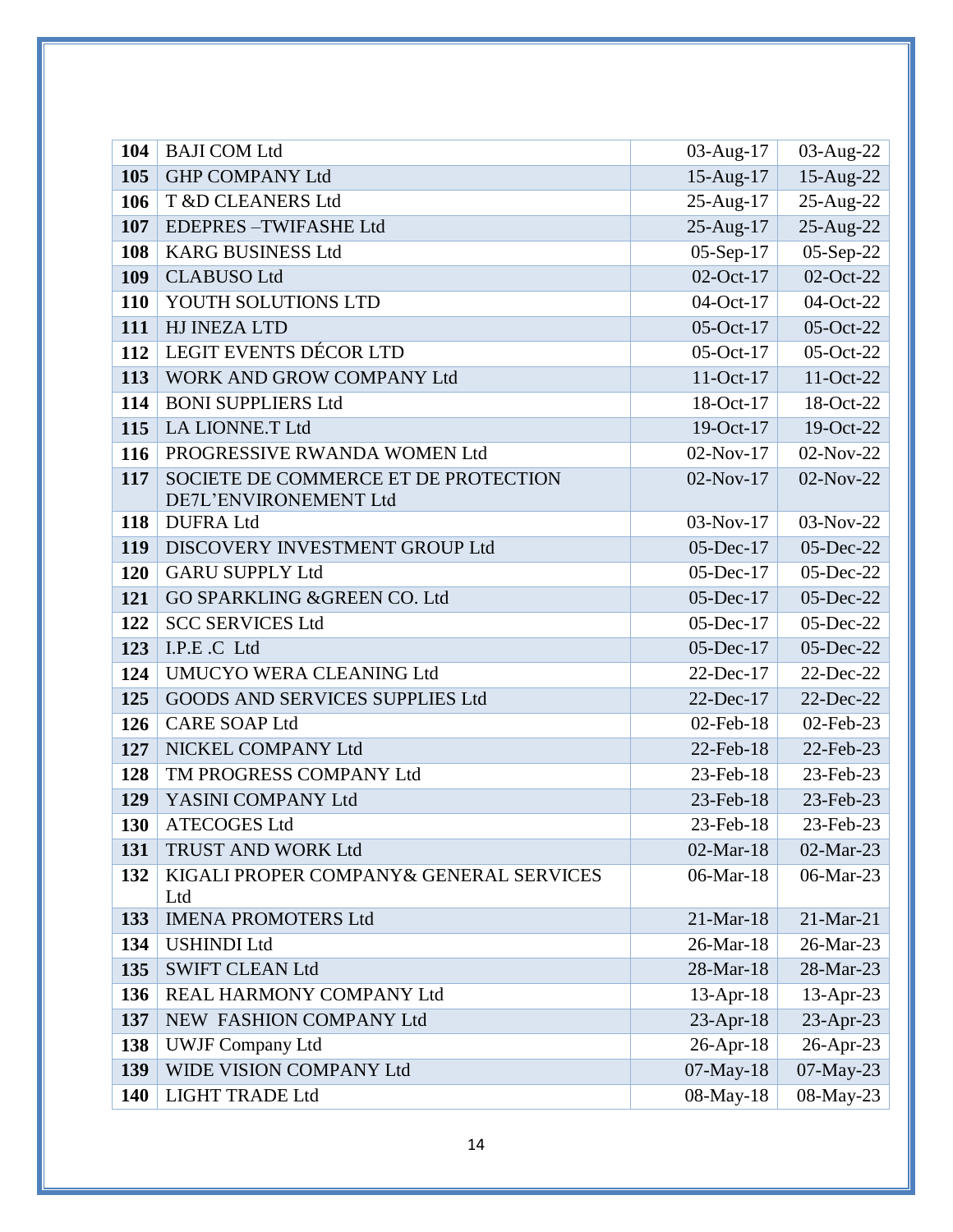| 141 | UBUMWE CLEANING SERVICES (UCS)Ltd                                 | 11-May-18       | 11-May-23    |
|-----|-------------------------------------------------------------------|-----------------|--------------|
| 142 | HIGH SECURITY AND CLEAN COMPANY 'HIGH SEC<br>LTD'                 | $11-May-18$     | 11-May-23    |
| 143 | <b>IMPERIAL SERVICES Ltd</b>                                      | $06$ -Jun-18    | $06$ -Jun-23 |
| 144 | <b>WOORD GROUP Ltd</b>                                            | 18-Jun-18       | 18-Jun-23    |
| 145 | <b>TRUST AFRICA SUPPLIES Ltd</b>                                  | 18-Jun-18       | 18-Jun-23    |
| 146 | <b>CRONY COMPANY Ltd</b>                                          | $21-Jun-18$     | $21$ -Jun-23 |
| 147 | Companie pour la Conservation de l'environnement (CO-<br>CEN) Ltd | $09$ -Jul-18    | 09-Jul-23    |
| 148 | <b>RURANGIZA Ltd</b>                                              | $16$ -Jul- $18$ | $16$ -Jul-23 |
| 149 | <b>IWACU CLEANING SERVICES Ltd</b>                                | $26$ -Jul-18    | 26-Jul-23    |
| 150 | BERGO GREEN WORLD COMPANY Ltd                                     | 06-Aug-18       | 06-Aug-23    |
| 151 | <b>IRAKOZE COMPANY Ltd</b>                                        | 09-Aug-18       | 09-Aug-23    |
| 152 | ALL OF US WE CAN Ltd                                              | $23$ -Aug-18    | 23-Aug-23    |
| 153 | <b>GANE COMPANY Ltd</b>                                           | 24-Aug-18       | 24-Aug-23    |
| 154 | AN MULTIPURPOSE COMPANY Ltd                                       | 24-Aug-18       | 24-Aug-23    |
| 155 | KUNDWA BUSINESS COMPANY Ltd                                       | 24-Aug-18       | 24-Aug-23    |
| 156 | <b>HONOUR N-B Ltd</b>                                             | 30-Aug-18       | 30-Aug-23    |
| 157 | NEW FUTURE COMPANY Ltd                                            | 07-Sep-18       | 07-Sep-23    |
| 158 | E.D.H.Ms Ltd                                                      | $10-Sep-18$     | $10-Sep-23$  |
| 159 | MUHINDA COMPANY Ltd                                               | 03-Oct-18       | 03-Oct-23    |
| 160 | <b>GREAT BRIGHT CLEANERS CO. LTD</b>                              | $18-Sep-18$     | 18-Sep-23    |
| 161 | NINA COMPANY Ltd                                                  | $27-Sep-18$     | 27-Sep-23    |
| 162 | LOIC COMPANY LIMITED                                              | $25-Sep-18$     | 25-Sep-23    |
| 163 | PAAK KAM Ltd                                                      | 26-Sep-18       | 26-Sep-23    |

**Source: RURA, September 2018**

### <span id="page-15-0"></span>**Table 10: List of licensed of liquid waste water treatment system operators as of September**

| <b>SN</b> | <b>Name of licensee</b>                                                                                 | Date of issuance/Re-<br>newal | <b>Expiry</b><br>date |
|-----------|---------------------------------------------------------------------------------------------------------|-------------------------------|-----------------------|
|           | <b>KEN LUXURY RWANDA Ltd</b>                                                                            | 15/06/2017                    | 15/06/2022            |
|           | STAR CONSTRUCTION AND CONSULTANCY Ltd                                                                   | 03/11/2017                    | 03/11/2022            |
|           | AXAR TECHNICAL SERVICES (R) Ltd                                                                         | 18/9/2018                     | 18/9/2023             |
|           | <b>FOREFRONT SERVICES Ltd</b>                                                                           | 28/9/2018                     | 28/9/2023             |
|           | $\Omega_{\text{max}}$ , <b>DIID</b> $\Lambda$ , $\Omega_{\text{max}}$ , $\Lambda$ , $\Omega$ , $\Omega$ |                               |                       |

**Source: RURA, September 2018**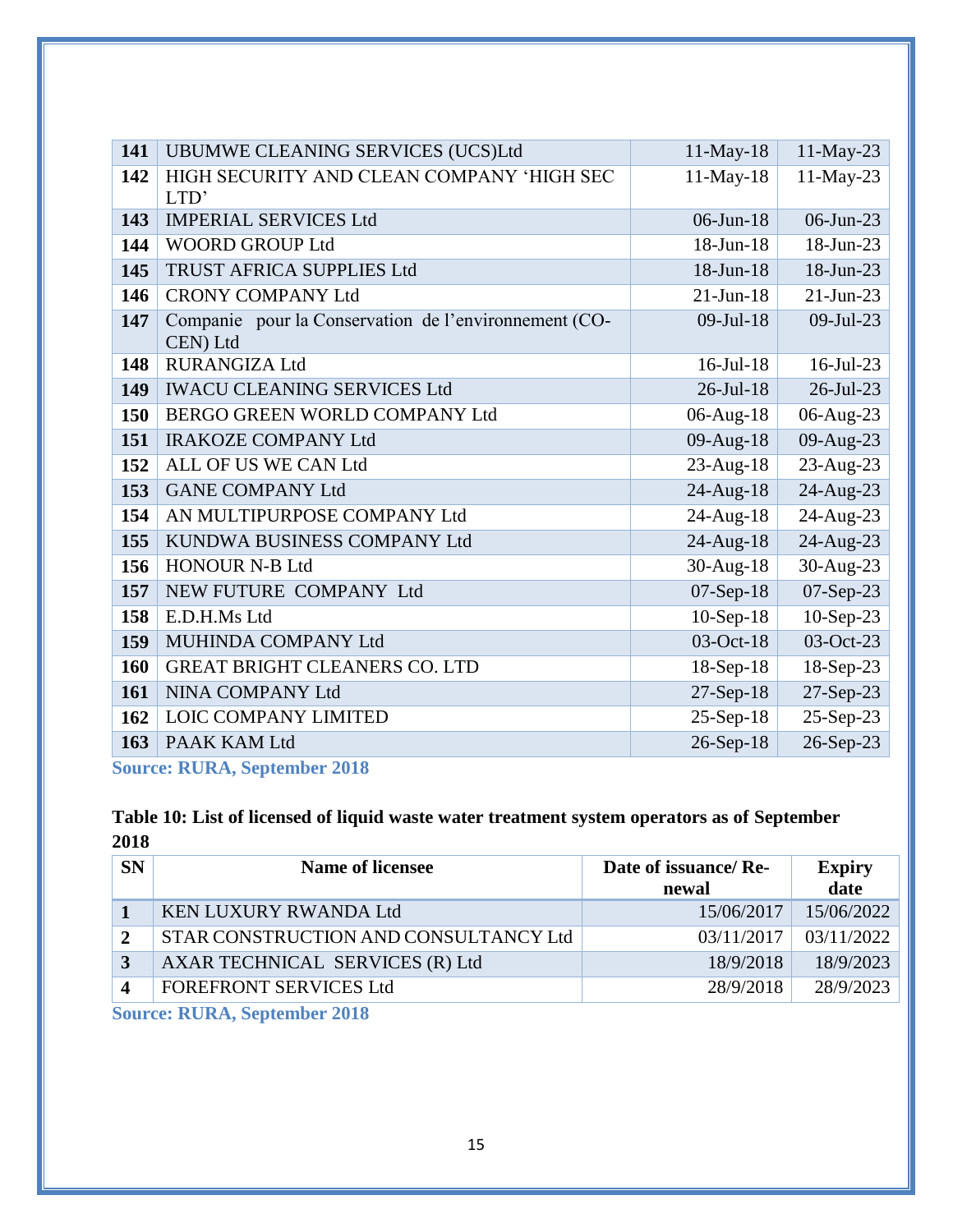<span id="page-16-0"></span>**Table 11: List of licensed liquid waste collection and transportation operators as of September 2018**

| SEWAGE TECHNOLOGY Ltd<br>5/12/2017              | 5/12/2022 |
|-------------------------------------------------|-----------|
| KANGUKA BUSINESS COMPANY Ltd<br>30/1/2018       | 30/1/2023 |
| MIDAS SPARE PARTS AND SERVICES Ltd<br>16/4/2018 | 16/4/2023 |

**Source: RURA, September 2018**

<span id="page-16-1"></span>**Table 12: List of licensed solid waste collection and transportation services operators as of September 2018**

| <b>SN</b>               | <b>Applicants</b>                                   | Date of issued | <b>Expiration</b><br>date |
|-------------------------|-----------------------------------------------------|----------------|---------------------------|
|                         | <b>First Category</b>                               |                |                           |
| $\mathbf{1}$            | UBUMWE CLEANING SERVICES(UCS) Ltd                   | $04 - 04 - 18$ | 17-04-23                  |
| $\overline{2}$          | <b>ISUKU KINYINYA Ltd</b>                           | $31 - 07 - 18$ | $01-06-23$                |
| 3                       | REAL ENVIRONMENT PROTECTORS (REPROTEC) Ltd          | $02 - 10 - 18$ | 21-08-23                  |
| $\overline{\mathbf{4}}$ | <b>UMURIMO MWIZA Ltd</b>                            | 24-08-18       | 22-08-23                  |
| 5                       | <b>UBUMWE Cleaning Services</b>                     | $04 - 04 - 18$ | 17-04-23                  |
| 6                       | <b>COPED</b>                                        | $17 - 12 - 13$ | $17 - 12 - 18$            |
| 7                       | <b>AGRUNI LTD</b>                                   | $28 - 01 - 14$ | 28-01-19                  |
| 8                       | <b>BAHEZA General Services</b>                      | $20 - 01 - 14$ | $20 - 01 - 19$            |
| 9                       | <b>COCEN</b>                                        | $12 - 03 - 14$ | 12-03-19                  |
| 10                      | <b>ACAPE</b>                                        | $21 - 07 - 14$ | $21-07-19$                |
| 11                      | Cooperative Indatwa (Inkeragutabara)                | $20 - 02 - 15$ | $20 - 02 - 20$            |
| 12                      | New life NT &MVK LTD                                | $02 - 03 - 15$ | $02 - 03 - 20$            |
| 13                      | <b>CESCO</b> Company                                | $19-05-15$     | 19-05-20                  |
| 14                      | <b>INZIRA NZIZA Company</b>                         | $16-06-15$     | 16-06-20                  |
| 15                      | <b>KEEN KLEENERS LIMITED</b>                        | $16-02-16$     | $16-02-21$                |
|                         | <b>Second Category</b>                              |                |                           |
| 1                       | <b>M.ZILTD</b>                                      | 13/09/2017     | 08-09-20                  |
| $\overline{2}$          | Develop our families                                | $01-06-16$     | $01-06-19$                |
| 3                       | E.K.G LTD                                           | $16-03-18$     | $16-03-21$                |
| $\overline{\mathbf{4}}$ | G.A.P.M (Gicumbi Agriculture Production Market) Ltd | 13-09-18       | 13-09-21                  |
|                         | <b>Third Category</b>                               |                |                           |
| $\mathbf{1}$            | <b>RITM Ltd</b>                                     | $12 - 11 - 15$ | $12 - 11 - 18$            |
| $\overline{2}$          | <b>COOPADI</b> Duharane                             | $24-10-16$     | 24-10-19                  |
| 3                       | Koperative BUCOWASSACO                              | $24 - 04 - 17$ | 24-04-20                  |
| $\overline{\mathbf{4}}$ | <b>AJH LTD</b>                                      | $20 - 10 - 17$ | $20 - 10 - 20$            |
| 5                       | RWAGASORE CLEANERS & SERVICES LTD                   | $06-12-17$     | $06-12-20$                |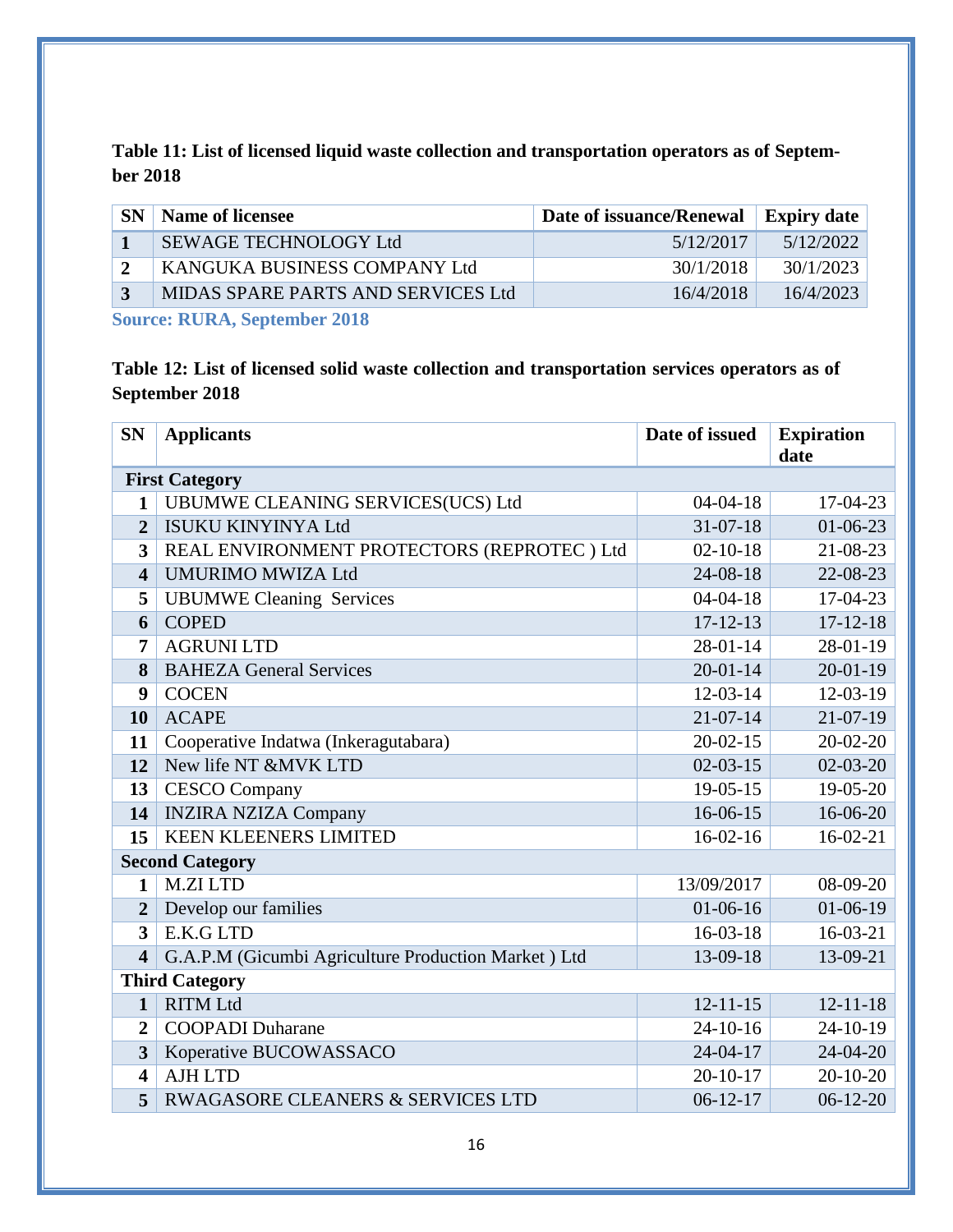|     | HIGH PROSPER SERVICES Ltd       | 07-09-1    |           |
|-----|---------------------------------|------------|-----------|
|     | <b>GEBUR MULTI-BUSINESS Ltd</b> | $17-09-18$ | $17-09-2$ |
| ___ | ______                          |            |           |

**Source: RURA, September 2018**

### <span id="page-17-1"></span>**Figure 5: Distribution of solid waste collection and transportation operators across provinces and Kigali City as of September 2018**



**Source: RURA, September 2018**

<span id="page-17-0"></span>

|  |  | Table 13: Applicable tariff for waste collection and transportation in Kigali City |  |
|--|--|------------------------------------------------------------------------------------|--|

| <b>District</b>   | <b>Sector</b> | Cross-subsidy tariff (FRW) per month for two sacks in a<br>week for household |                     |               |  |
|-------------------|---------------|-------------------------------------------------------------------------------|---------------------|---------------|--|
|                   |               | Lower income earn-                                                            | Middle income earn- | Higher income |  |
|                   |               | ers                                                                           | ers                 | earners       |  |
| <b>Nyarugenge</b> | Mageragere    | 2,300                                                                         | 4,600               | 6,900         |  |
|                   | Kanyinya      | 2,000                                                                         | 4,100               | 6,100         |  |
|                   | Nyamirambo    | 2,000                                                                         | 3,900               | 5,900         |  |
|                   | Kigali        | 2,100                                                                         | 4,100               | 6,200         |  |
|                   | Kitega        | 1,900                                                                         | 3,800               | 5,700         |  |
|                   | Rwezamenyo    | 1,800                                                                         | 3,600               | 5,500         |  |
|                   | Nyakabanda    | 1,900                                                                         | 3,800               | 5,600         |  |
|                   | Muhima        | 1,800                                                                         | 3,700               | 5,500         |  |
|                   | Nyarugenge    | 1,800                                                                         | 3,600               | 5,300         |  |
|                   | Kimisagara    | 1,900                                                                         | 3,700               | 5,600         |  |
| <b>Kicukiro</b>   | Gahanga       | 1,800                                                                         | 7,500               | 11,200        |  |